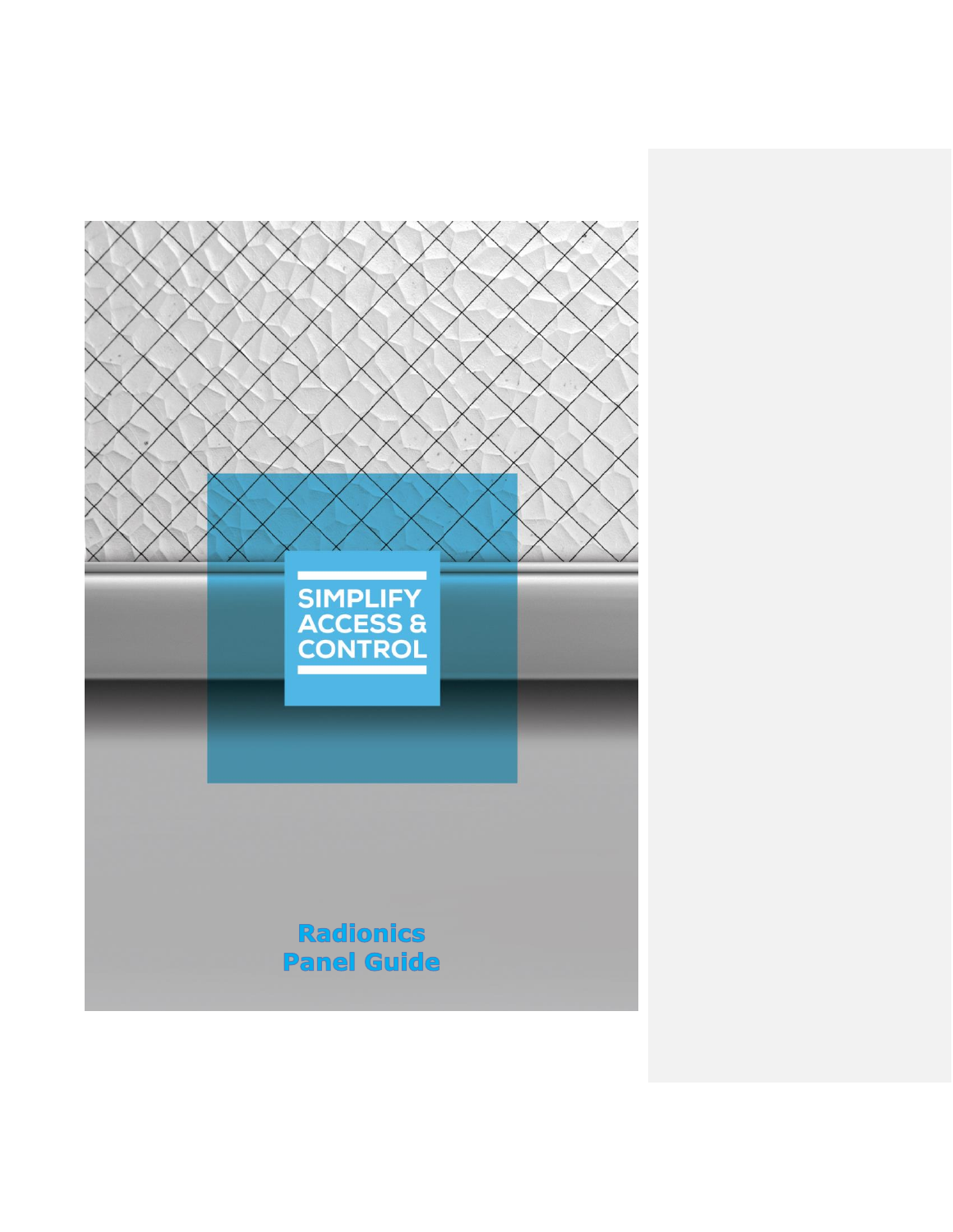# **Intelli‒Site Security Management Software**

# **Radionics Panel Guide**

For Windows 7 Professional and Ultimate, Windows 8.1 Pro and Enterprise, Windows 10 Pro and Enterprise, Server 2008 R2, and Server 2012 R2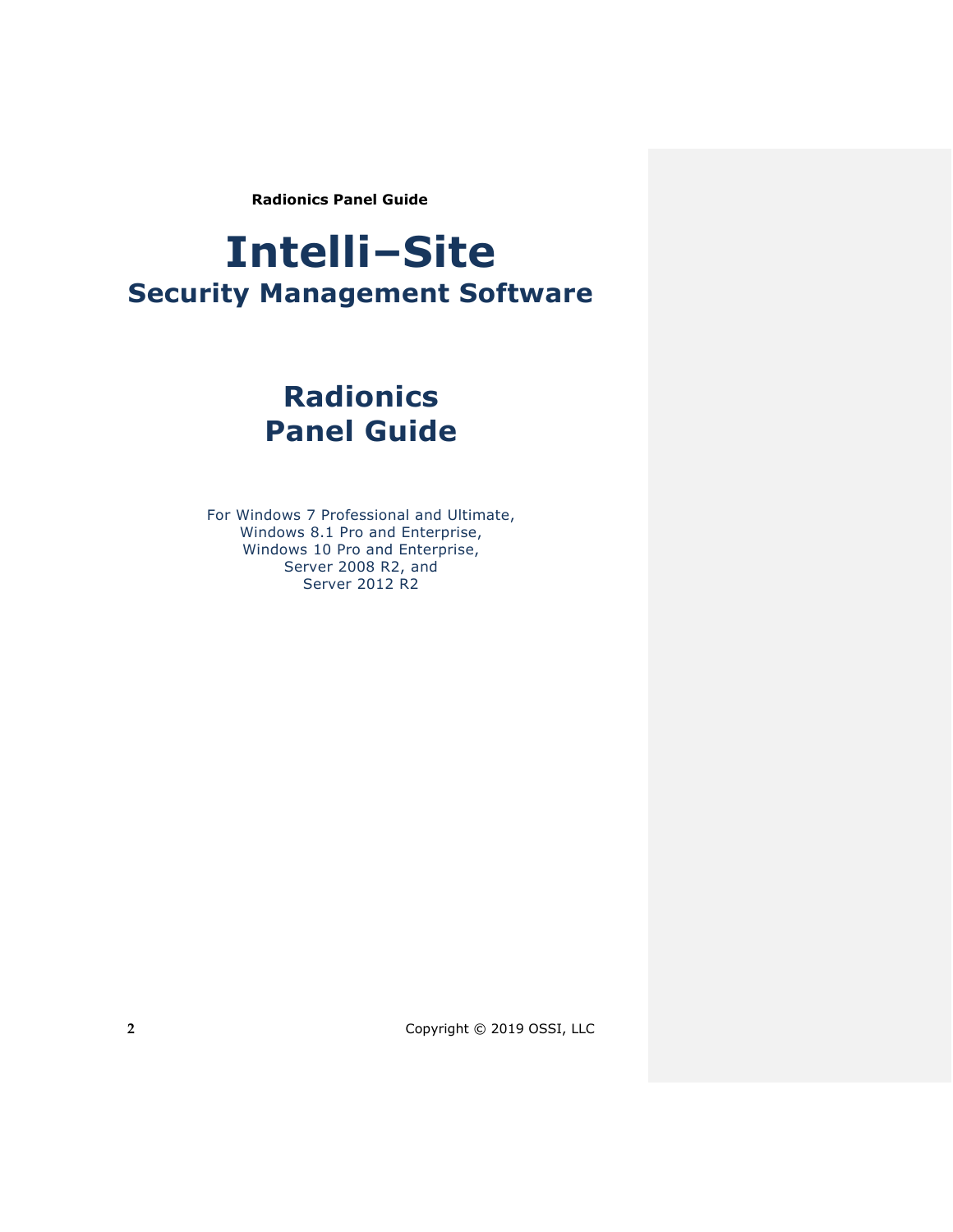## <span id="page-2-0"></span>**Copyright**

Copyright © 2019 OSSI, LLC All rights reserved.

Information in this document is subject to change without notice. The software described in this document is furnished under a license agreement or nondisclosure agreement. The software may be used or copied only in accordance with the terms of those agreements. No part of this publication may be reproduced, stored in a retrieval system, or transmitted in any form or any means electronic or mechanical, including photocopying and recording for any purpose other than the purchaser's use without the written permission of OSSI.

OSSI, LLC 10125 S 52nd St. Franklin, WI 53132-8677 **[ossi-usa.com](http://ossi-usa.com/)**

Telephone: (262) 522-1870 Toll Free: (888) 488-2623 Fax: (262) 522-1872

## <span id="page-2-1"></span>**Trademarks**

Intelli-Site® is registered in U.S. Patent & Trademark Office.

All other registered and unregistered trademarks are the sole property of their respective owners.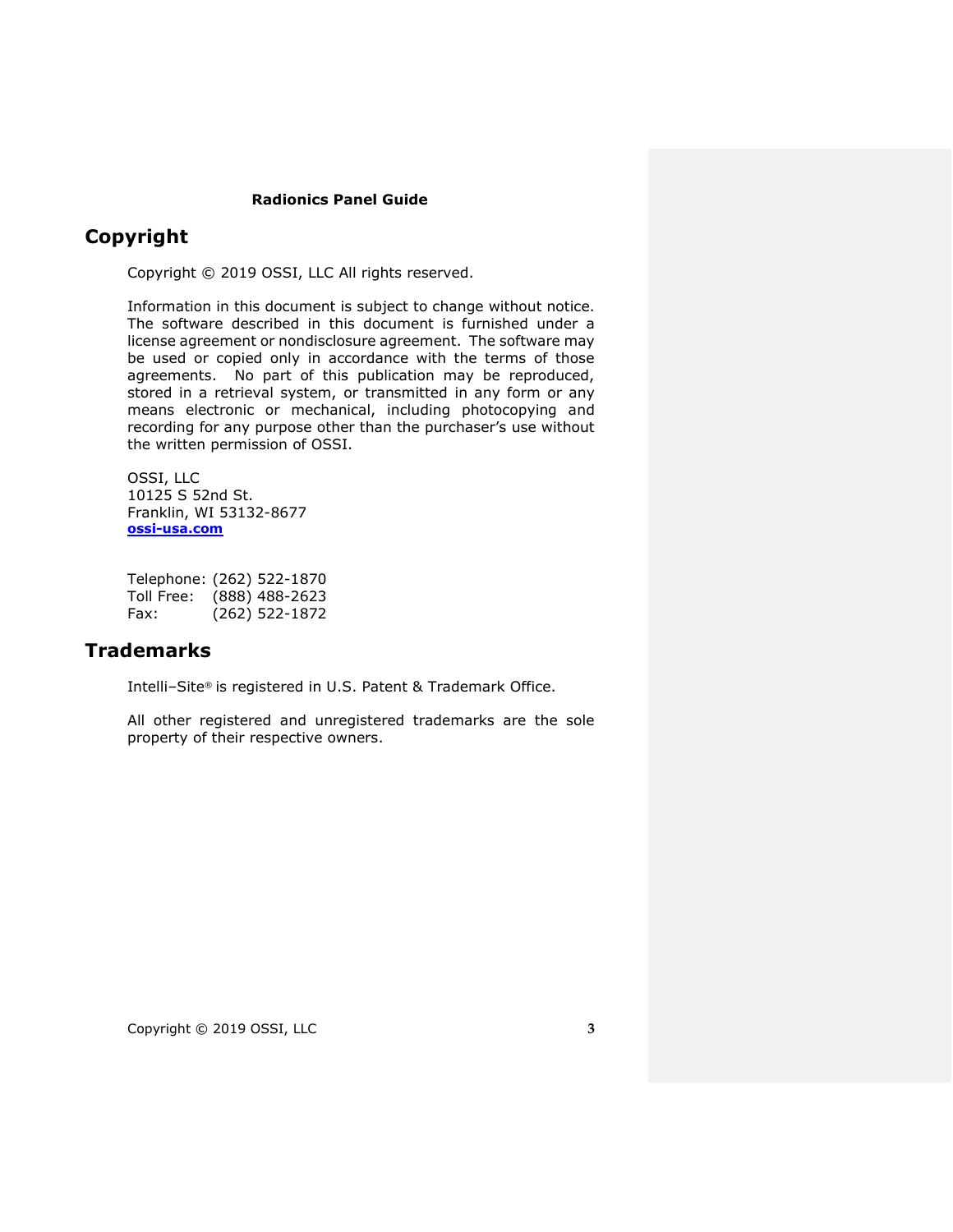## <span id="page-3-0"></span>**Technical Support Assistance**

## *OSSI, LLC Headquarters*

OSSI, LLC 10125 S 52nd St. Franklin, WI 53132-8677 (262) 522-1870

(888) 488-2623

## *Technical Support*

Technical support is available via telephone or email. Contact Technical Support 8:00 AM to 5:00 PM Central Standard time. If calling after hours, please leave a detailed voice mail message, and someone will return your call as soon as possible.

Email: [support@ossi-usa.com](mailto:support@ossi-usa.com) Phone: (888) 488-2623

When calling, please be at the computer prepared to provide the following information:

- Product version number, found by selecting the **C**About button from the Intelli-Site Application Menu.
- The type of computer being used including, operating system, processor type, speed, amount of memory, type of display, etc.
- Exact wording of any messages that appear on the screen.
- What was occurring when the problem was detected?
- What steps have been taken to reproduce the problem?
- It is highly recommended that the user generate a support package for transmission to Intelli-Site technical support staff. To generate the package, run the Intelli-Site Configuration Utility. *Create Support Package…* is the last option in the **Tools** menu.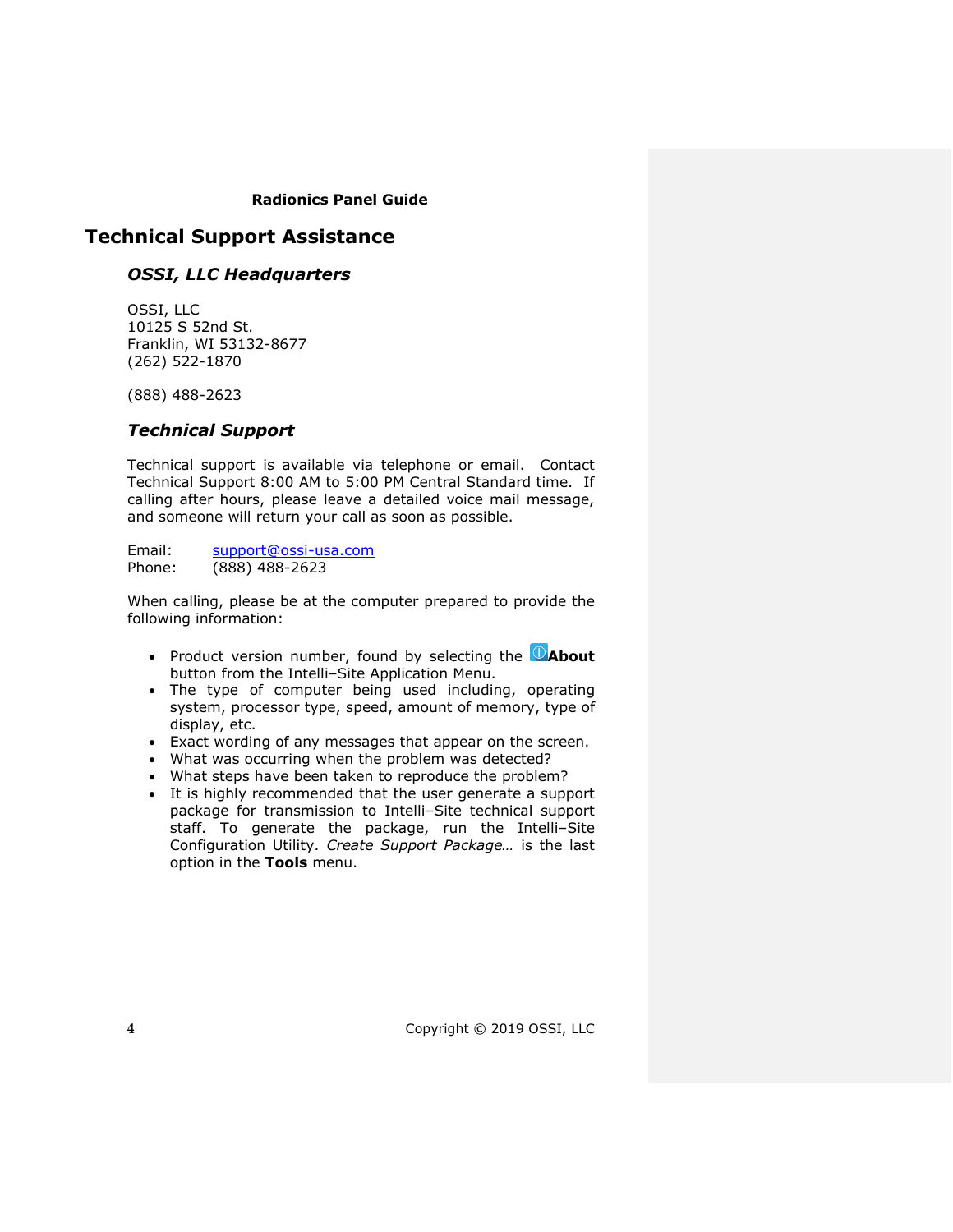# <span id="page-4-0"></span>**Table of Contents**

| 3.1.2 Add a Communications Method12                |  |
|----------------------------------------------------|--|
|                                                    |  |
|                                                    |  |
|                                                    |  |
|                                                    |  |
|                                                    |  |
|                                                    |  |
|                                                    |  |
| 4.2.1 TCP/IP Communication Method Node23           |  |
| 4.2.2 Rs232 Communication Method Node24            |  |
| 4.2.3 TCP/IP Listener Communication Method Node 25 |  |
|                                                    |  |
| 4.3.1 Radionics Panel Node Properties 26           |  |
| Copyright © 2019 OSSI, LLC<br>5                    |  |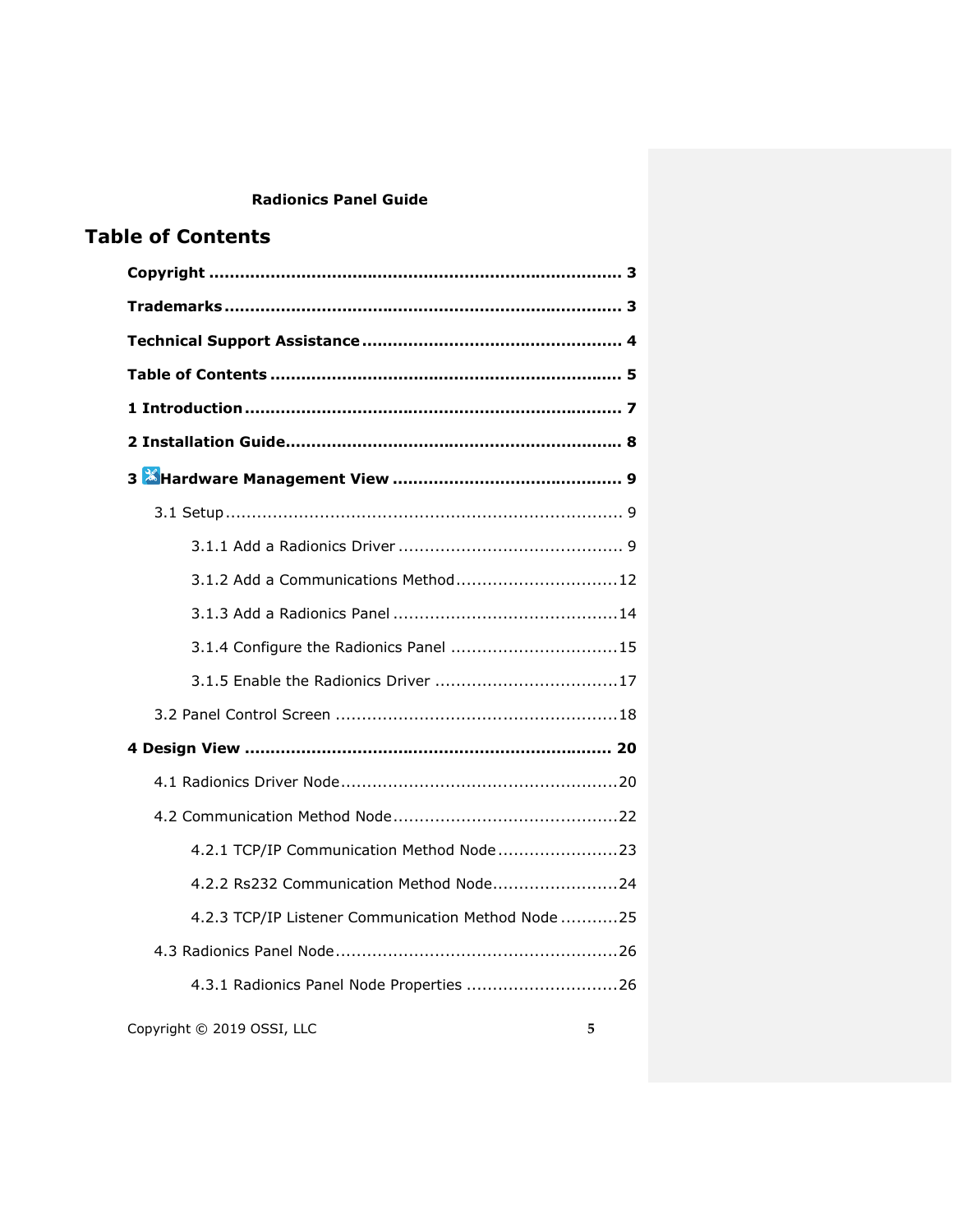| 4.4 Automatically Created Screen Objects 33 |  |
|---------------------------------------------|--|
|                                             |  |
|                                             |  |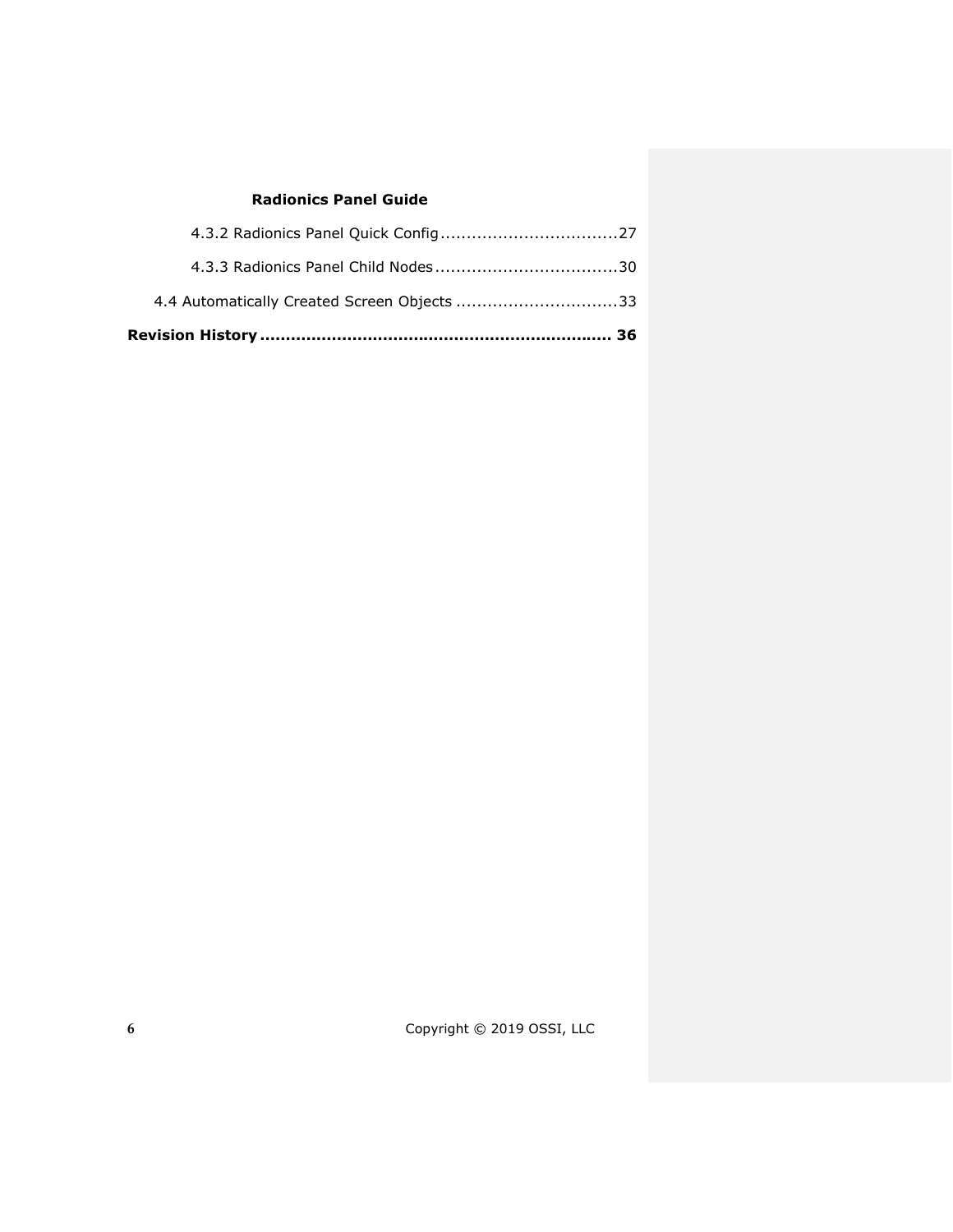## <span id="page-6-0"></span>**1 Introduction**

The Intelli-Site Radionics panel integration was written using Radionics D6600 Computer Interface Manual. The D6600 is a compact design Communications Receiver/Gateway that incorporates Digital Signal Processing (DSP) techniques to receive and analyze different communication data formats. With the capability to receive multiple formats from multiple communication paths, the D6600 provides the flexibility to handle almost any of your security communication requirements.

This guide explains using the Radionics with Intelli-Site Security Management Software.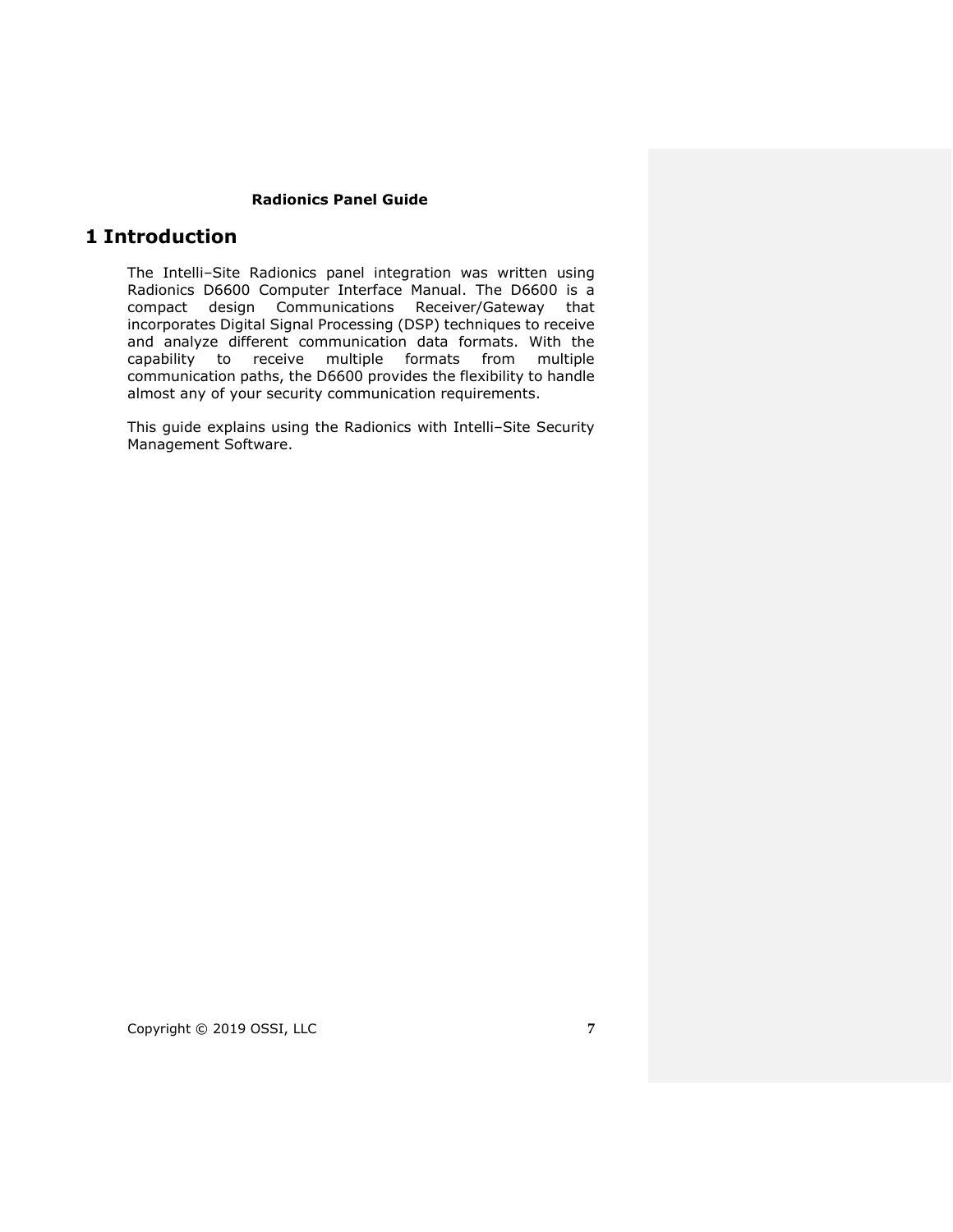## <span id="page-7-0"></span>**2 Installation Guide**

The Radionics drivers in Intelli-Site must be installed. No external software is needed.

If Intelli-Site has been installed without the Radionics drivers, run the Intelli‒Site installer again and select **Modify**.

During the installation or modify installation process, you are presented with the **Select the drivers you want to install** window.

| Intelli-Site - InstallShield Wizard                                                                                                                                                      |                            | × |
|------------------------------------------------------------------------------------------------------------------------------------------------------------------------------------------|----------------------------|---|
| Select the drivers you want to install.                                                                                                                                                  |                            |   |
| Select the drivers you want to install, and deselect the drivers you do not want to install.                                                                                             |                            |   |
| <b>MAC Driver</b><br>Mercury Driver<br>Milestone Driver<br><b>PCSC Driver</b><br>PCSC <sub>A</sub> T Driver<br><b>Prico Switcher Driver</b><br><b>Radionics Driver</b><br>Senstar Driver |                            | A |
| <b>Stentofon Driver</b>                                                                                                                                                                  |                            | v |
| <b>InstallShield</b>                                                                                                                                                                     | Select All<br>Clear All    |   |
|                                                                                                                                                                                          | Cancel<br>$Back$<br>Next > |   |

**Figure 1 - Select the drivers you want to install**

Ensure the **Radionics Driver** option is checked then continue with the installation or modification.

*Note: It may be necessary to scroll down to locate the desired driver.*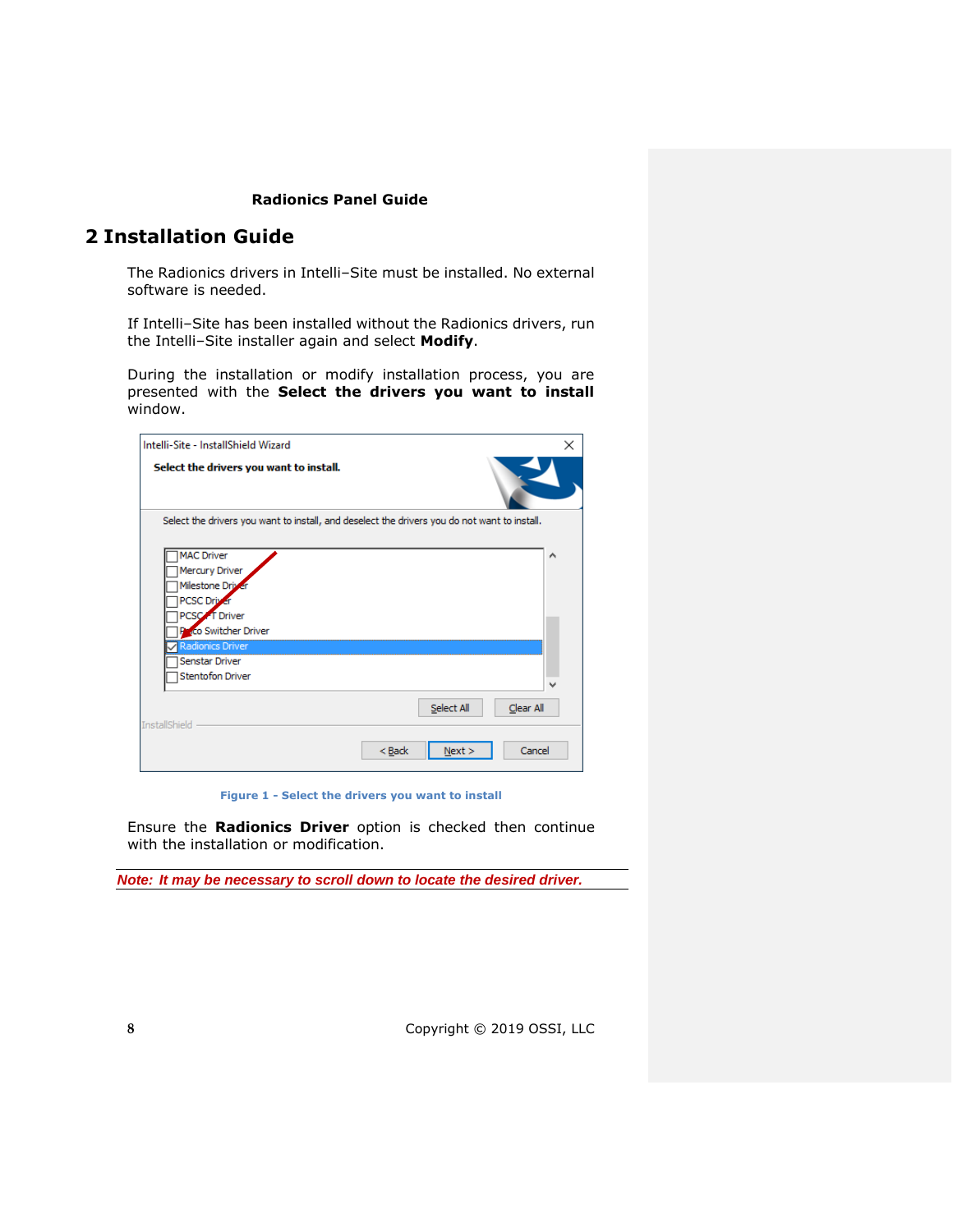# <span id="page-8-0"></span>**3 Hardware Management View**

The Radionics Driver and Radionics panel are best configured in **K**Hardware Management View.

## <span id="page-8-1"></span>*3.1 Setup*

The Radionics Driver and Radionics panel are best configured in **Hardware Management View**. Before we begin though, it is a good idea to have the IP address of the network adapter as well as the panel addresses of each of the panels to which it communicates written down.

Once the above information is obtained, the setup process is straight forward.

- 1. Add a Radionics Driver
- 2. Add a Communication Method to the driver
- 3. Add a Radionics Panel
- 4. Configure the Radionics Panel
- 5. Enable the Radionics Driver

#### <span id="page-8-2"></span>**3.1.1 Add a Radionics Driver**

Adding a Radionics Driver is simple, but important. Without it, no communication with the Radionics panels can occur.

Launch the Desktop Client and login.

Hardware is managed in the **Hardware Management View**. If you are not in **Hardware Management View** (Figure 2), click on  $\frac{\text{Menu}}{\ }$  and select  $\mathbb{X}$ .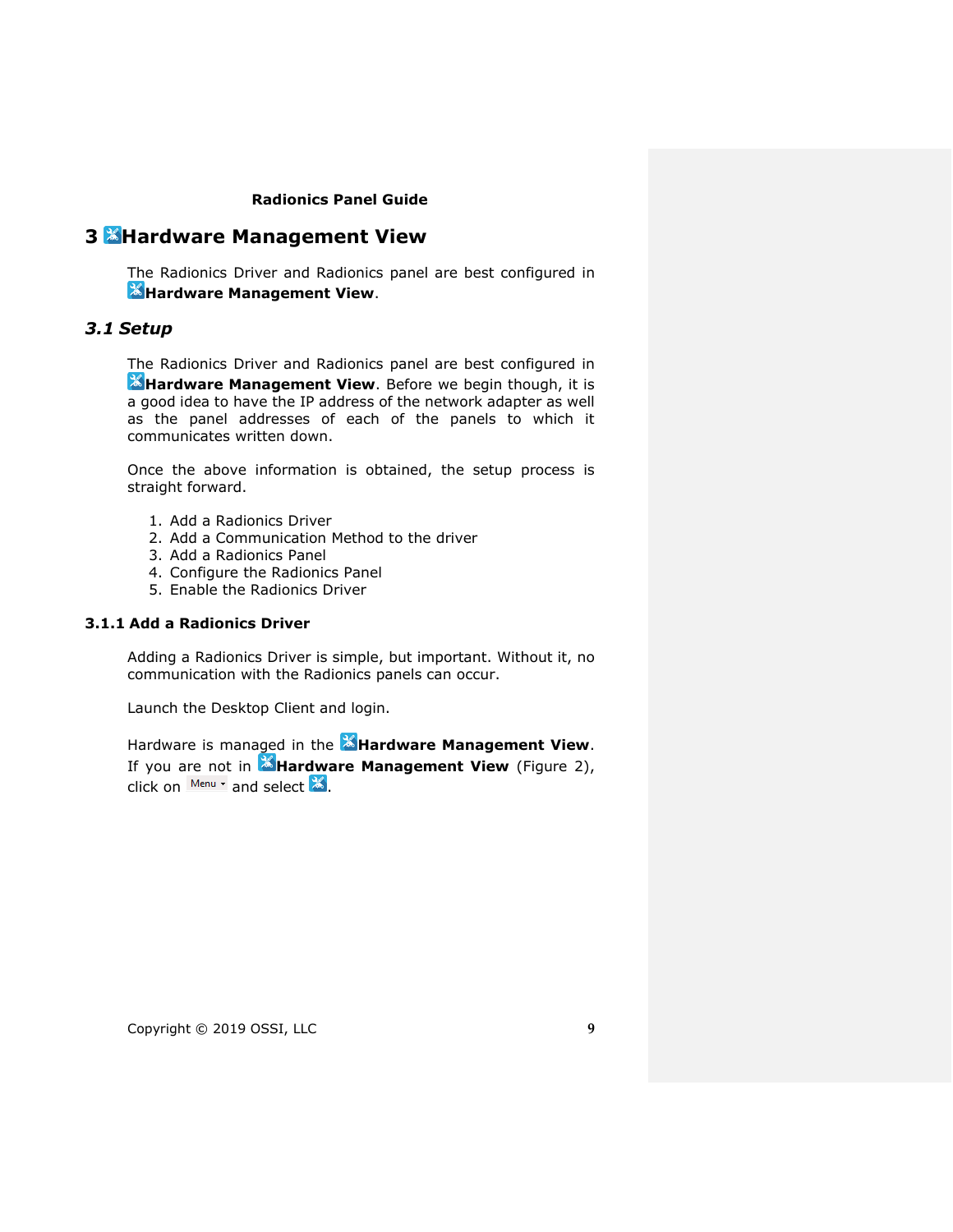|               | Intelli-Site - Software Giants, LLC |                              |               |            |               |                    |                   |                                                                                            |       |          | σ        | $\times$ |
|---------------|-------------------------------------|------------------------------|---------------|------------|---------------|--------------------|-------------------|--------------------------------------------------------------------------------------------|-------|----------|----------|----------|
|               |                                     | Site: Corporate Headquarters | $\vee$ $\Box$ | Area: Area |               | $\vee$ $\parallel$ | <b>Add Driver</b> | <b>Reports View</b>                                                                        |       |          |          |          |
|               |                                     |                              |               |            |               |                    |                   |                                                                                            |       |          |          |          |
|               |                                     |                              |               |            |               |                    |                   |                                                                                            |       |          |          |          |
|               |                                     |                              |               |            |               |                    |                   |                                                                                            |       |          |          |          |
|               |                                     |                              |               |            |               |                    |                   |                                                                                            |       |          |          |          |
|               |                                     |                              |               |            |               |                    |                   |                                                                                            |       |          |          |          |
|               |                                     |                              |               |            |               |                    |                   |                                                                                            |       |          |          |          |
|               |                                     |                              |               |            |               |                    |                   |                                                                                            |       |          |          |          |
|               |                                     |                              |               |            |               |                    |                   |                                                                                            |       |          |          |          |
|               |                                     |                              |               |            |               |                    |                   |                                                                                            |       |          |          |          |
|               |                                     |                              |               |            |               |                    |                   |                                                                                            |       |          |          |          |
|               |                                     |                              |               |            |               |                    |                   |                                                                                            |       |          |          |          |
|               |                                     |                              |               |            |               |                    |                   |                                                                                            |       |          |          |          |
|               |                                     |                              |               |            |               |                    |                   |                                                                                            |       |          |          |          |
|               |                                     |                              |               |            |               |                    |                   |                                                                                            |       |          |          |          |
|               |                                     |                              |               |            |               |                    |                   |                                                                                            |       |          |          |          |
| Ack           | Ack All                             | Alam Description             |               |            | <b>Status</b> | Priority           | Date              | Time                                                                                       | Count | Card No. | Acked By |          |
|               |                                     |                              |               |            |               |                    |                   |                                                                                            |       |          |          |          |
| Clear         | Clear All                           |                              |               |            |               |                    |                   |                                                                                            |       |          |          |          |
| Queue Control |                                     | $\langle$                    |               |            |               |                    |                   |                                                                                            |       |          |          | $\,$     |
| Menu -        |                                     |                              |               |            |               |                    |                   | License Valid, expires: Wednesday, January 1, 2020 SMA expires: Wednesday, January 1, 2020 |       |          |          |          |

**Figure 2 - Hardware Management View**

To add the Radionics driver, click **Add Driver** . The **Choose Driver Type** dialog displays.

| Choose Driver Type                                                                                                                                                                                     |           |    |              |
|--------------------------------------------------------------------------------------------------------------------------------------------------------------------------------------------------------|-----------|----|--------------|
| Note: A driver is not specific to an area, panels are. It will appear<br>in all areas until a panel has been added to it. The driver will then<br>display only in the area to which its panels belong. |           |    |              |
| Driver Type:                                                                                                                                                                                           | Radionics |    | $\checkmark$ |
|                                                                                                                                                                                                        |           | ок | Cancel       |

**Figure 3 - Choose Driver Type Dialog**

Select *Radionics* from the **Driver Type** drop-down menu in the **Choose Driver Type** dialog. Click . A new Radionics driver icon is added to the screen and its properties dialog opens.

*Note: If only one driver is installed, the Choose Driver Type dialog does not display. The driver is automatically added and the properties dialog is opened.*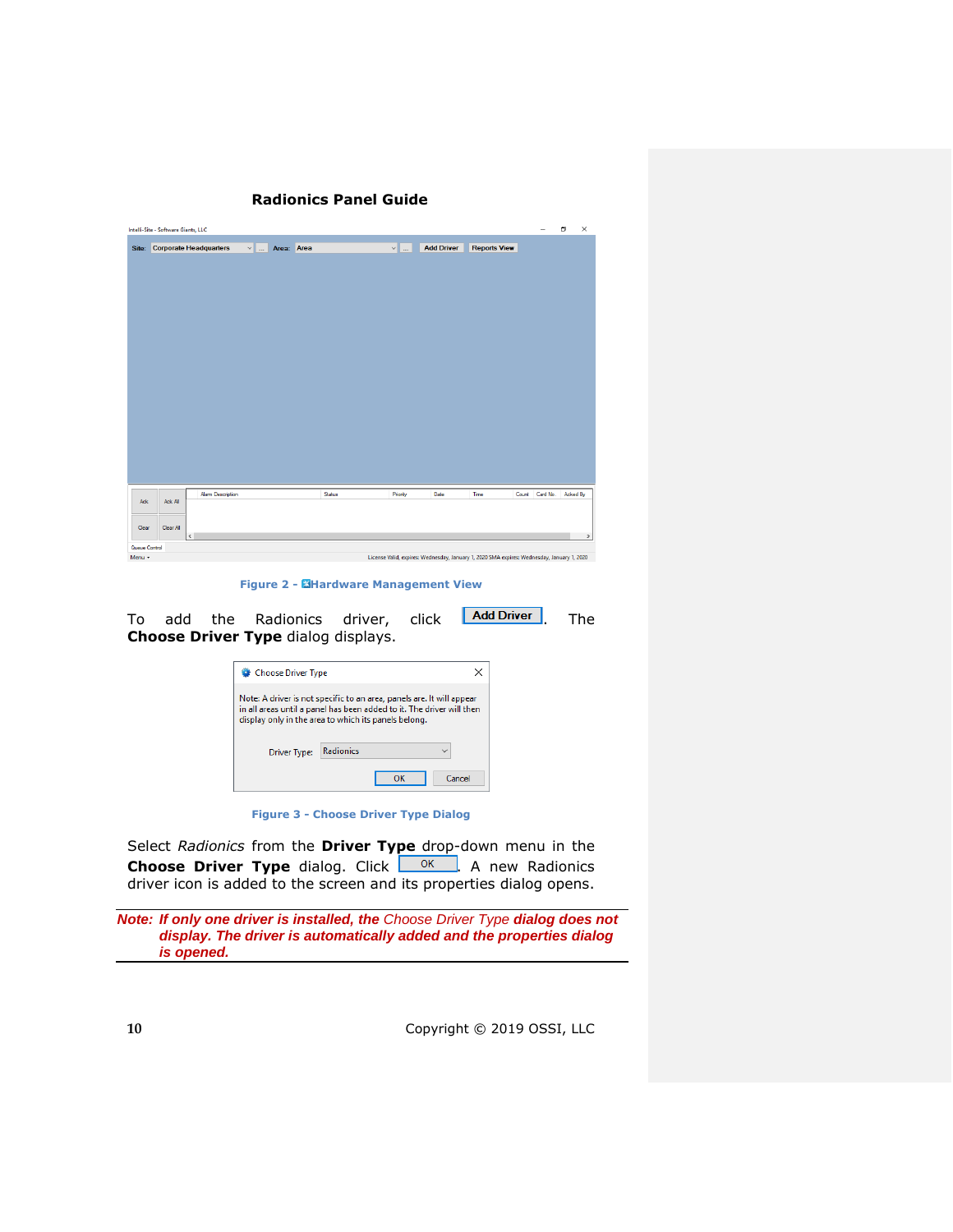| <b>Properties</b><br><b>New Radionics Driver</b><br>$\hat{\bar{\bar{\tau}}}$<br>1065<br>Name:<br>ID:<br>User Level:<br><b>All Access</b><br>Notes:                                                              |  |
|-----------------------------------------------------------------------------------------------------------------------------------------------------------------------------------------------------------------|--|
|                                                                                                                                                                                                                 |  |
|                                                                                                                                                                                                                 |  |
|                                                                                                                                                                                                                 |  |
|                                                                                                                                                                                                                 |  |
| Enabled:<br>Disable Set Time/Date:                                                                                                                                                                              |  |
| $ 01\rangle$<br>Receiver:<br><b>Send Queue</b><br>Default Retry Start Delay: V<br>$\div$<br>3<br><b>Retries:</b><br>÷<br>15<br>Retry Start Delay:<br>÷<br>1000<br>Timeout:<br>$\frac{1}{\tau}$<br>Interval: 250 |  |
| Computer List:<br><b>Exchange List:</b>                                                                                                                                                                         |  |
| [4] LATWin10                                                                                                                                                                                                    |  |
| OK<br>Cancel                                                                                                                                                                                                    |  |

**Figure 4 - Radionics Driver Properties Dialog**

Please change the name of the driver to reflect the use and/or location of the panels that this driver will manage.

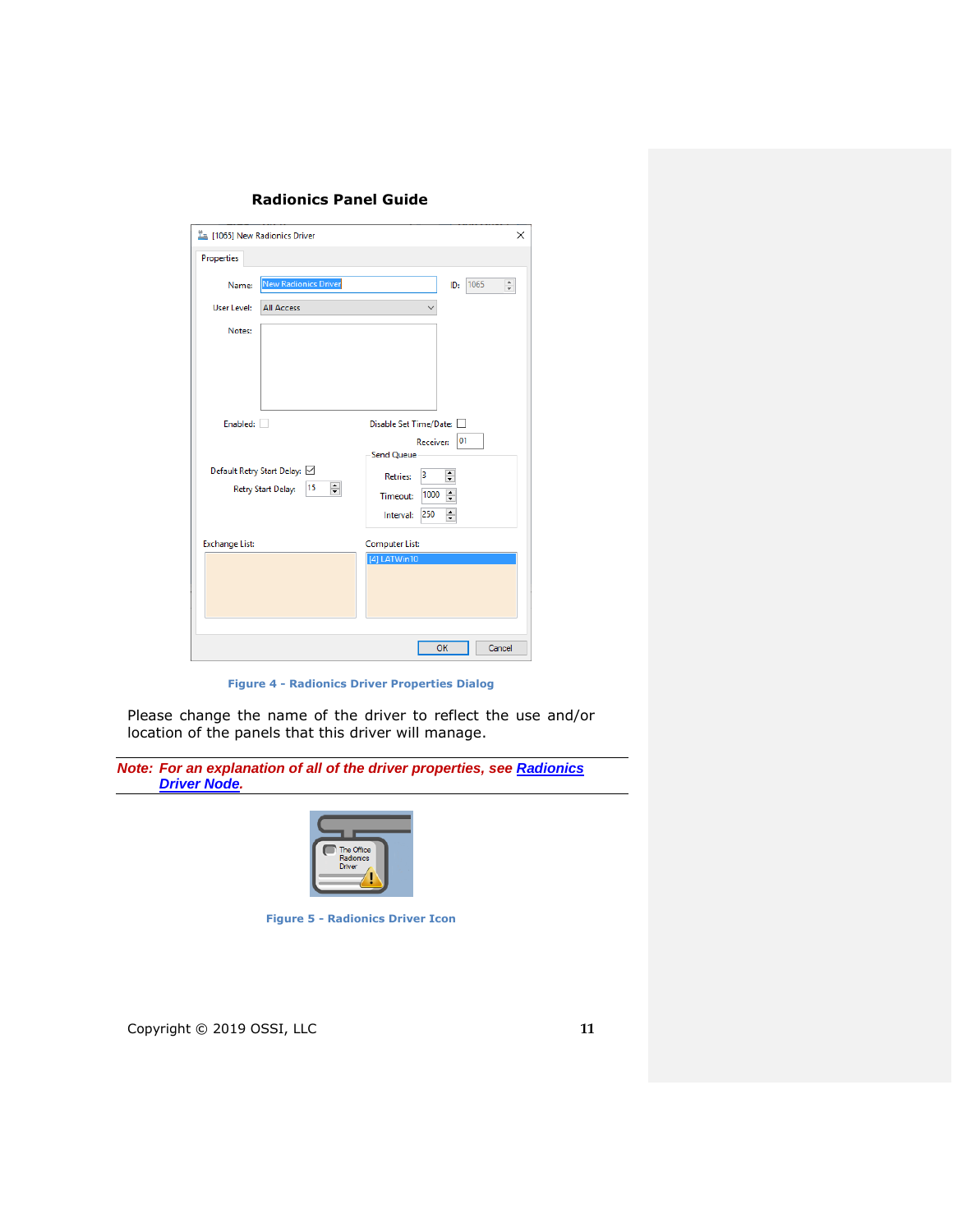Notice the warning icon,  $\Box$ . This appears when the driver requires a communication method and one does not exist yet. So, let's add one.

#### <span id="page-11-0"></span>**3.1.2 Add a Communications Method**

Each Radionics driver must have a communication method defined and configured. Without one, the Intelli-Site Driver Service does not know where or how to communicate with the panel.

The communication method is added using the right-click context menu on the driver. Right-click on the driver icon and hover over *Comm Method*. The side menu opens. There is only one option currently, *Add Comm Method.* Select it. The **Choose Communication Method Type** dialog appears.

| Choose Communication Method Type  |               |        |  |  |  |
|-----------------------------------|---------------|--------|--|--|--|
| <b>Communication Method Type:</b> | <b>TCP/IP</b> |        |  |  |  |
|                                   |               | Cancel |  |  |  |

**Figure 6 - The Choose Communication Method Type dialog**

There are three (3) possible communication methods for any single Radionics device:

- TCP/IP the Driver will connect directly to the panel using TCP/IP
- Rs232 the Driver will connect to the panel using a COM port
- TCP/IP Listener the panel will connect to the Driver using TCP/IP

For this example, we will select  $TCP/IP$  then click  $\Box$ <sup>ok</sup>  $\Box$ . A new TCP/IP communication method node is added to the driver and its properties dialog opens.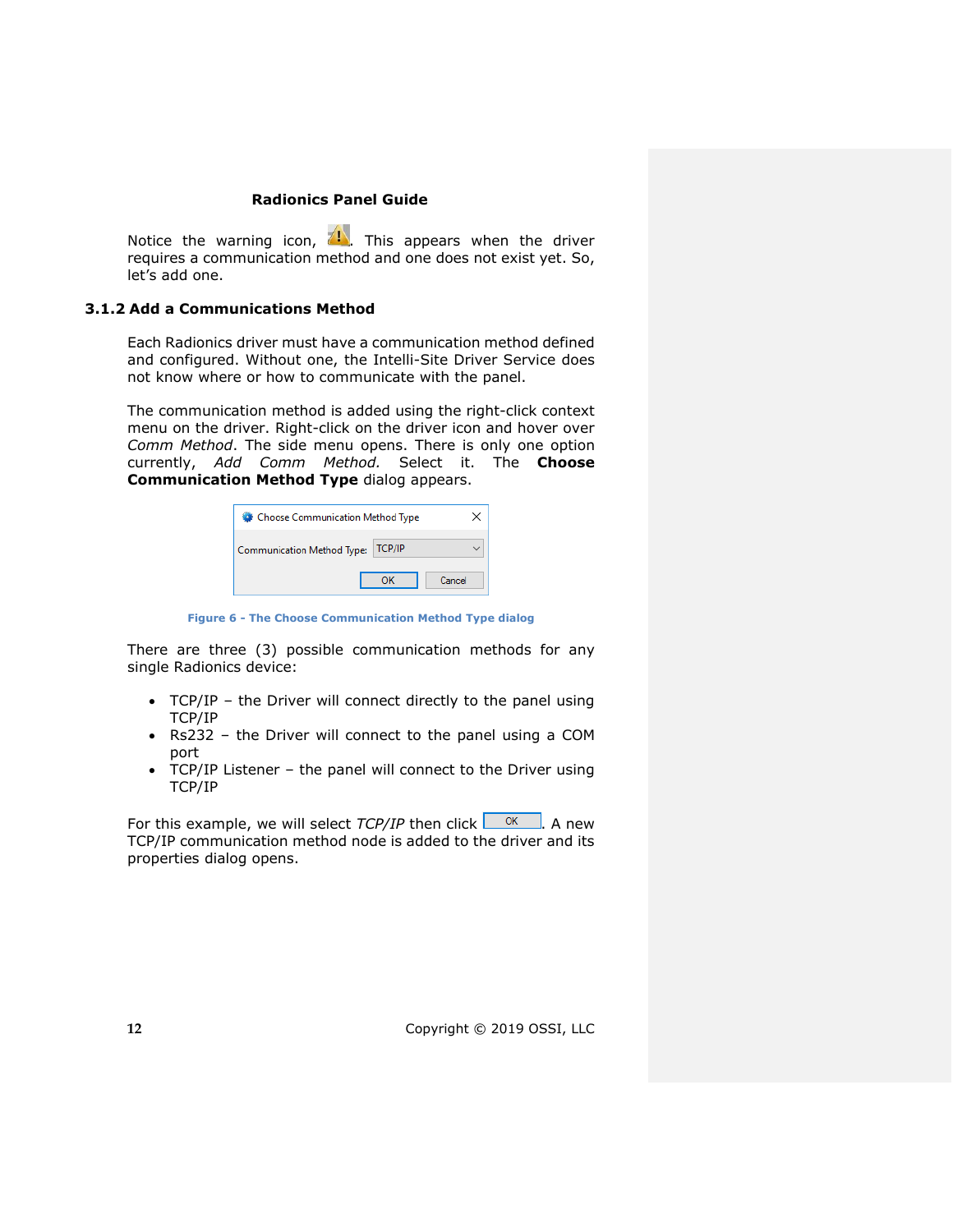| <b>Radionics Panel Guide</b> |  |  |
|------------------------------|--|--|
|------------------------------|--|--|

|                   | 1066] New TCP/IP Comm Method      | X                                                            |
|-------------------|-----------------------------------|--------------------------------------------------------------|
| Properties        |                                   |                                                              |
| Name:             | New TCP/IP Comm Method            | 1066<br>$\hat{\overline{\phantom{a}}\hspace{-0.5em}}$<br>ID: |
| User Level:       | <b>All Access</b><br>$\checkmark$ |                                                              |
| Notes:            |                                   |                                                              |
|                   |                                   |                                                              |
|                   |                                   |                                                              |
|                   |                                   |                                                              |
| Address:          |                                   |                                                              |
| Port:             | ÷<br>9800                         |                                                              |
| $TCP: \n\swarrow$ |                                   |                                                              |
|                   |                                   |                                                              |
|                   |                                   | OK<br>Cancel                                                 |

**Figure 7 - The TCP/IP Communication Method properties dialog**

*Note: For a full explanation of all the fields on this dialog and each of the communication methods, please read [Communication Method Node.](#page-21-0)*

Enter the IP address of the network interface in the **Address** field. The **Port** number field contains the default port number for the network interface. If for some reason, the network interface of the Radionics panel is set up to use a different port, enter that port number. Please change the name and click  $\Box$  <sup>OK</sup>



**Figure 8 - The driver icon with a communication method**

Notice the warning icon is no longer present.

It's now time to add a panel to the driver.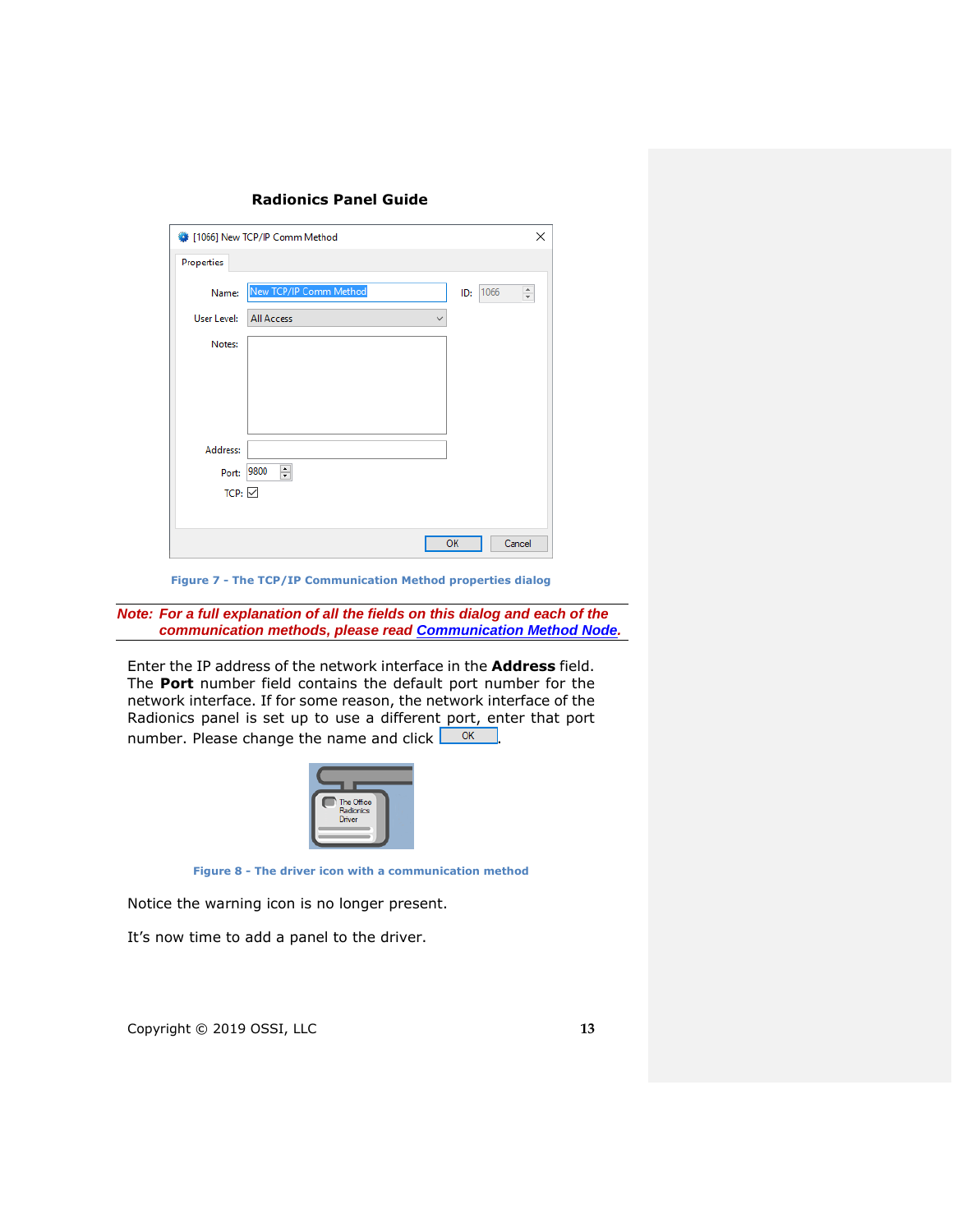#### <span id="page-13-0"></span>**3.1.3 Add a Radionics Panel**

Once a Radionics driver has been added, it's time to add a Radionics panel to it.

Right-click on the Radionics Driver and select *Add Panel*. The **Add Panel** dialog displays.

| <b>Add Panel</b>                         |    |                     |
|------------------------------------------|----|---------------------|
| <mark>⊟-</mark> Bosch<br>Radionics D6600 |    |                     |
|                                          |    |                     |
|                                          |    |                     |
|                                          |    |                     |
|                                          |    |                     |
|                                          |    |                     |
|                                          |    |                     |
|                                          |    |                     |
| $\div$<br>$\vert$ 1<br># to Add:         | OK | Cancel<br>$\vec{H}$ |

**Figure 9 - Add Panel Dialog**

This dialog only displays the panels that are appropriate for the target driver. The Radionics panel is manufactured by Bosch. Expand Bosch then select the Radionics panel. Change the value of **# to Add** to the number of panels this driver will control. Additional panels can be added later. Click **. OK ...** A **New Radionics** icon is added to the target Radionics driver.

| 3000000000<br><b>New Radionics</b><br>D6600 Panel |
|---------------------------------------------------|
|                                                   |

**Figure 10 - A new Radionics panel attached to a Radionics driver**

Next comes configuring the panel.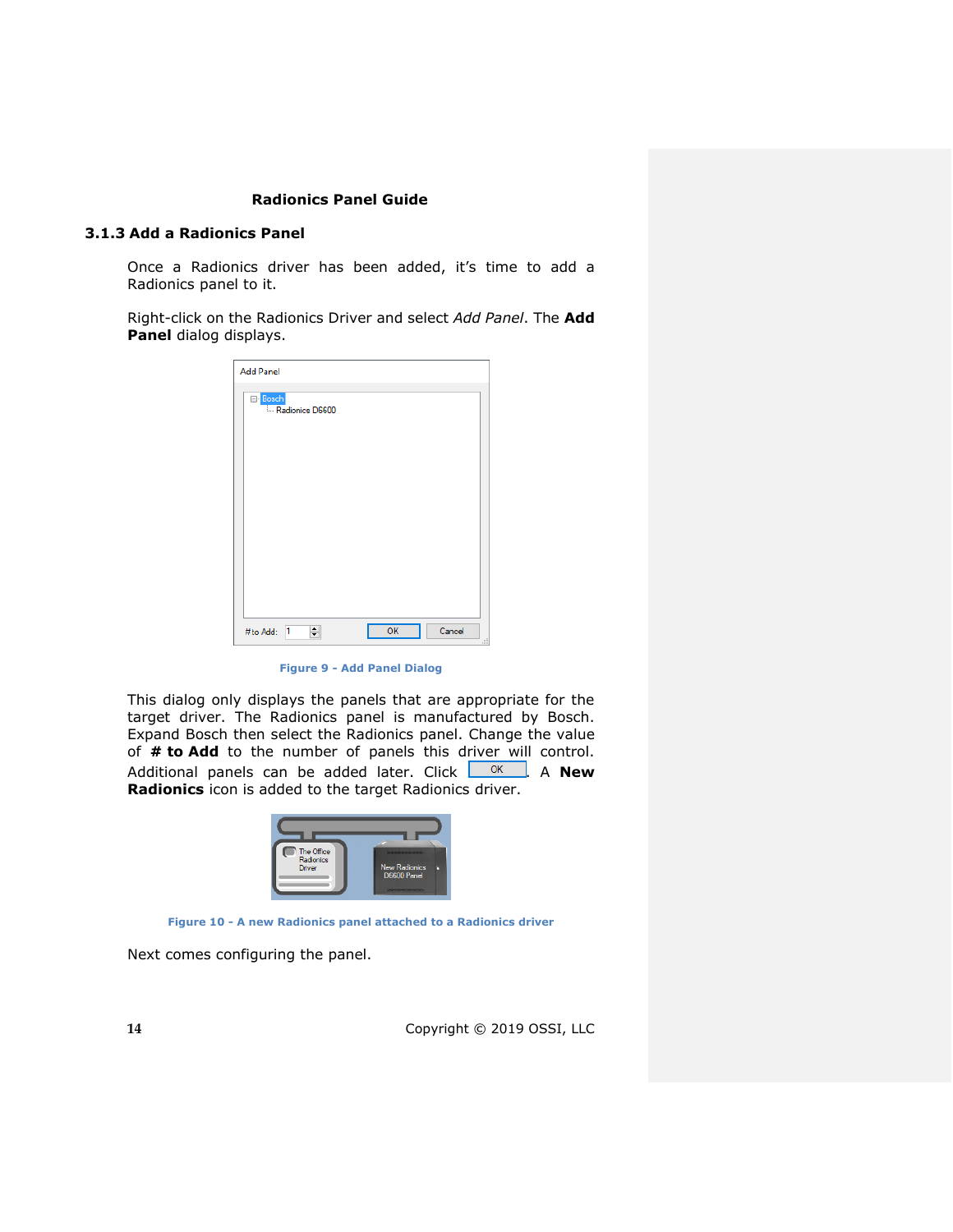#### <span id="page-14-0"></span>**3.1.4 Configure the Radionics Panel**

The Radionics panel is configured using the **Quick Config** dialog. To open the **Quick Config** dialog, right-click on the Radionics icon and select *Quick Config*.

| Configure New Radionics D6600 Panel |                           |        |                    |                     |      |              | $\times$ |
|-------------------------------------|---------------------------|--------|--------------------|---------------------|------|--------------|----------|
| Panel Name:                         | New Radionics D6600 Panel |        |                    | Virtual: $\Box$     |      |              |          |
|                                     |                           |        |                    |                     | Name | Address      |          |
|                                     |                           |        |                    |                     |      |              |          |
|                                     |                           |        |                    |                     |      |              |          |
|                                     |                           |        |                    |                     |      |              |          |
|                                     |                           |        |                    |                     |      |              |          |
|                                     |                           |        |                    |                     |      |              |          |
|                                     |                           |        |                    |                     |      |              |          |
|                                     |                           |        |                    |                     |      |              |          |
|                                     |                           |        |                    |                     |      |              |          |
|                                     |                           |        |                    |                     |      |              |          |
| Add                                 | Add Multiple              | Delete | <b>Add Account</b> | <b>Edit Account</b> |      |              |          |
|                                     |                           |        |                    |                     |      | OK<br>Cancel |          |

**Figure 11 – Radionics Panel Quick Config Dialog**

Change the **Panel Name** to describe its use or location. In our example, it is the control panel for The Office.

Click the **Add Account** button. This opens the **Radionics Account Information** dialog which allows you to define the **Account Type**, the account **Name**, and the **Account Number**.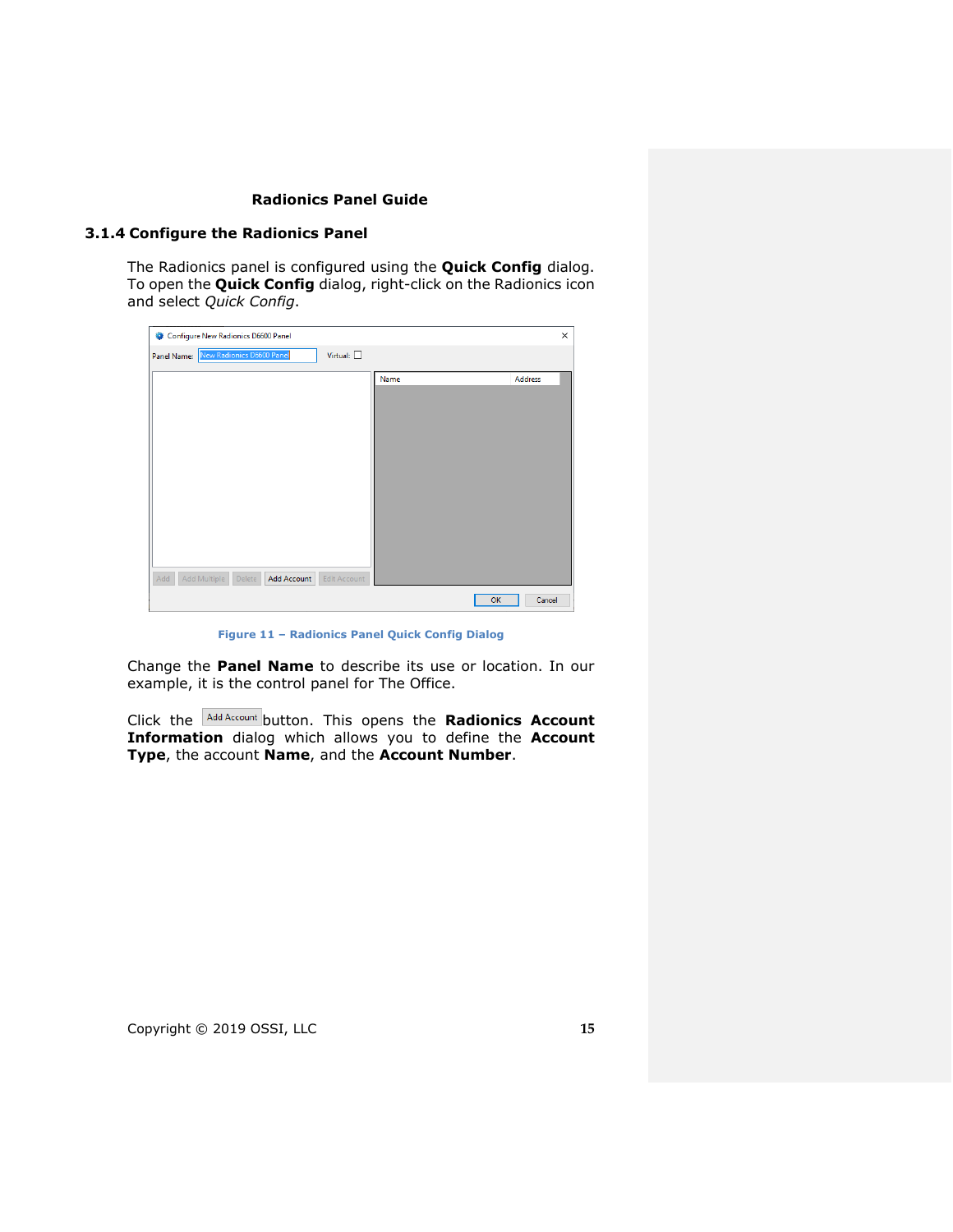| PropertiesForm                       |                              |
|--------------------------------------|------------------------------|
| <b>Radionics Account Information</b> |                              |
|                                      | Account Type: Common Formats |
| Account Number: 0                    | Name: New Account            |
|                                      | Cancel<br>ОΚ                 |

**Figure 12 - Add Account dialog**

Click on the **Account Type** drop-down menu and select the desired account type.

| Panel Name: | New Radionics D6600 Panel |                                      | Virtual: $\Box$<br>Name                             |           | <b>Address</b> |
|-------------|---------------------------|--------------------------------------|-----------------------------------------------------|-----------|----------------|
|             |                           |                                      |                                                     |           |                |
|             |                           | PropertiesForm                       | $\times$                                            |           |                |
|             |                           | <b>Radionics Account Information</b> |                                                     |           |                |
|             |                           |                                      |                                                     |           |                |
|             |                           | <b>Account Type:</b>                 | <b>Common Formats</b><br><b>Common Formats</b>      |           |                |
|             |                           |                                      | <b>Acron Super Fast</b>                             |           |                |
|             |                           | Name:                                | Ademco Contact-ID                                   |           |                |
|             |                           | <b>Account Number:</b>               | Ademco 4-1 Express<br>Ademco 4-2 Express            |           |                |
|             |                           |                                      | Ademco High Speed 4-8-1, Scanc                      |           |                |
|             |                           |                                      | <b>CFSK</b><br><b>DSC 4-3</b>                       |           |                |
|             |                           |                                      | <b>FBI Super Fast</b>                               |           |                |
|             |                           |                                      | IΤI                                                 |           |                |
|             |                           |                                      | Robofon<br>Scancom 4-16-1, 5-16-1, 6-16-1           |           |                |
|             |                           |                                      | Scancom 4-24-1, 5-24-1, 6-24-1                      |           |                |
| <b>Add</b>  | Add Multiple<br>Delete    | Add Account                          | <b>Edit Seriee FSK</b><br><b>Sescoa Super Speed</b> |           |                |
|             |                           |                                      | Varitech FSK 4-1                                    | <b>OK</b> | Cancel         |
|             |                           |                                      | Varitech FSK 4-2                                    |           |                |

**Figure 13 – Available Account Types**

Give the account an appropriate **Name** the correct **Account Number**. Then click  $\frac{1}{\sqrt{1-\frac{1}{n}}}$ . The new account appears in the Tree on the left. If appropriate, additional information about the account will appear in the table on the right. At this point, the rest of the account configuration is left as an exercise for the integrator.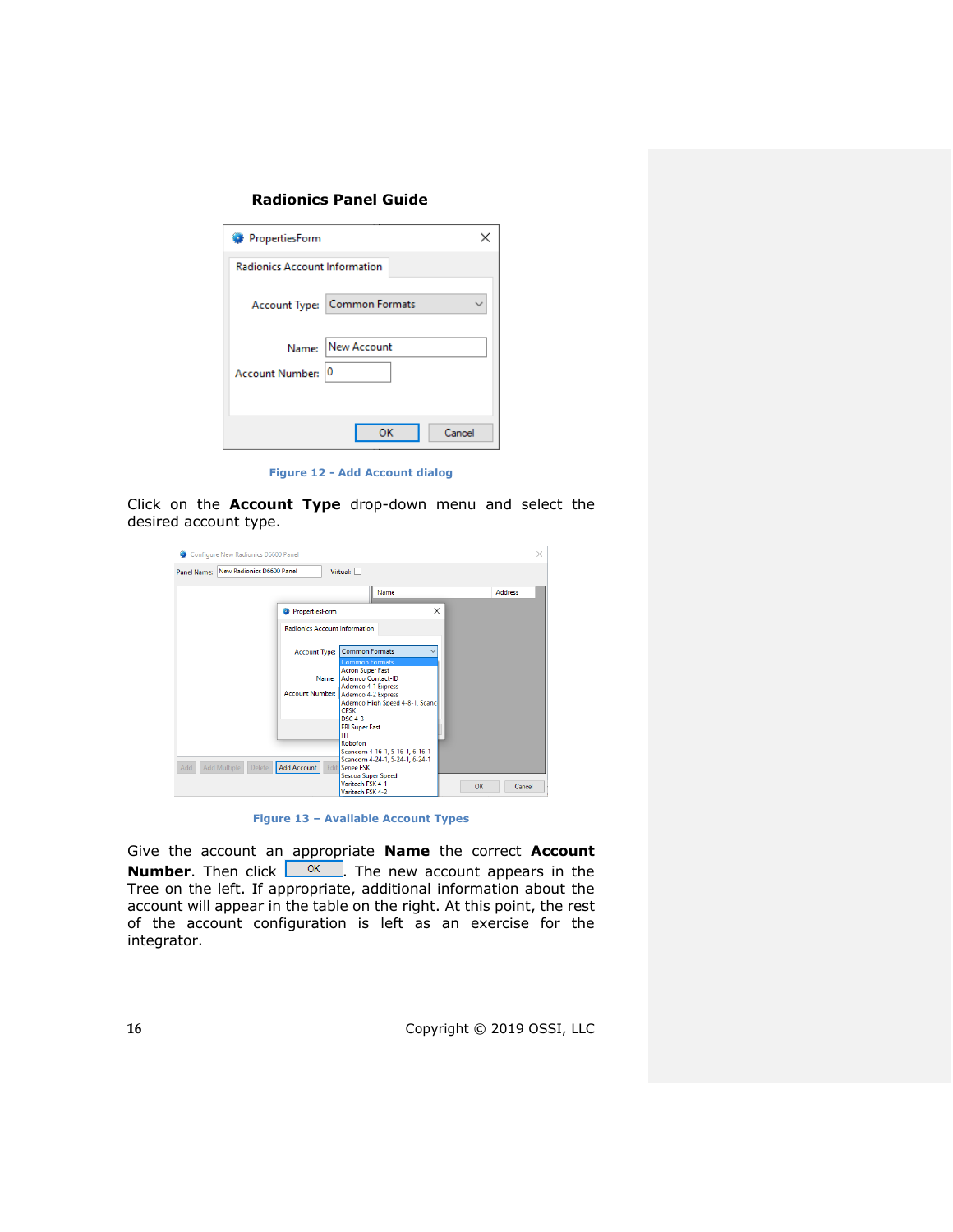When all the accounts have been added, click the  $\Box$ <sup>OK</sup> button to save the accounts and close the **Quick Config** dialog.

#### <span id="page-16-0"></span>**3.1.5 Enable the Radionics Driver**

At this point, the Radionics panel and the Radionics driver are configured, but the driver is not online. A quick way to know this is that the communication indicator is grey.



**Figure 14 – Disabled Radionics Driver**

Right-click on the driver to open the context menu; select *Enable Driver*. The communications indicator will change color to green when it's online.



**Figure 15 - Enabled Radionics Driver**

If for some reason the Engine cannot connect to the Driver Service or the Driver cannot connect to the Radionics, the communication indicator will be red.



**Figure 16 - Enabled Radionics Driver that is not communicating with the Driver Service**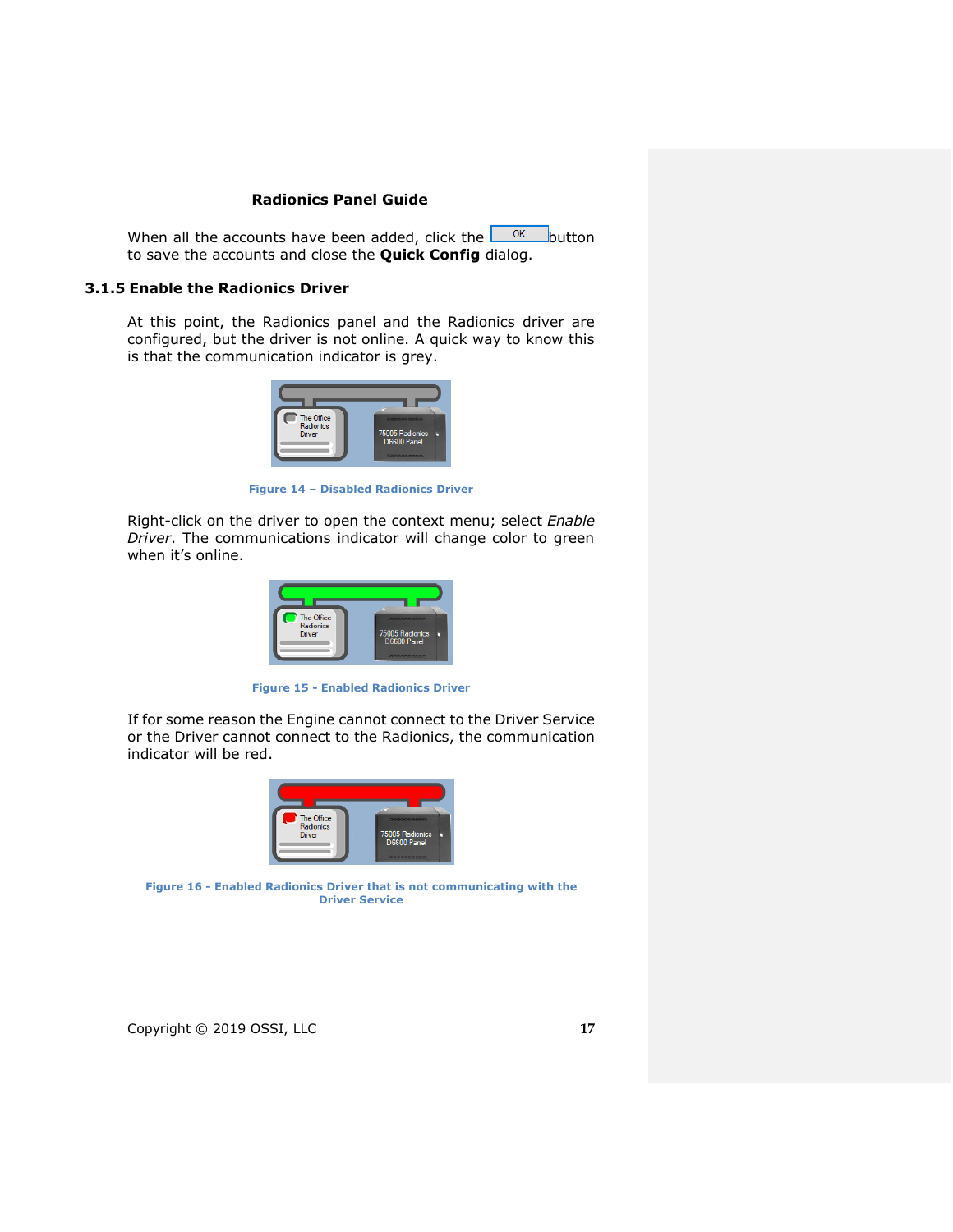

**Figure 17 - Enabled Radionics Driver that is communicating with the Driver Service but NOT the panel**

Congratulations! The Radionics is integrated and ready to use in screen design for **Live View**. Screen design occurs in **Design View.** 

## <span id="page-17-0"></span>*3.2 Panel Control Screen*

Every Radionics panel has a **Panel Control Screen**. From this screen, the user can monitor the current state of the panel. Clicking on the panel icon in **Hardware Management View** opens the **Panel Control Screen** of the target panel. The content of the screen is dictated by the panel.



**Figure 18 - Sample Radionics Panel Control Screen**

Because there are no I/O Points associated with a Radionics panel when it is added to the Project, there are no points on this screen other than the Online Panel Status and the Virtual Panel Status.

You might consider adding controls to this screen once the panel has been fully configured. The panel control screen can be edited in **Design View**. The panel control screen node is a popup screen.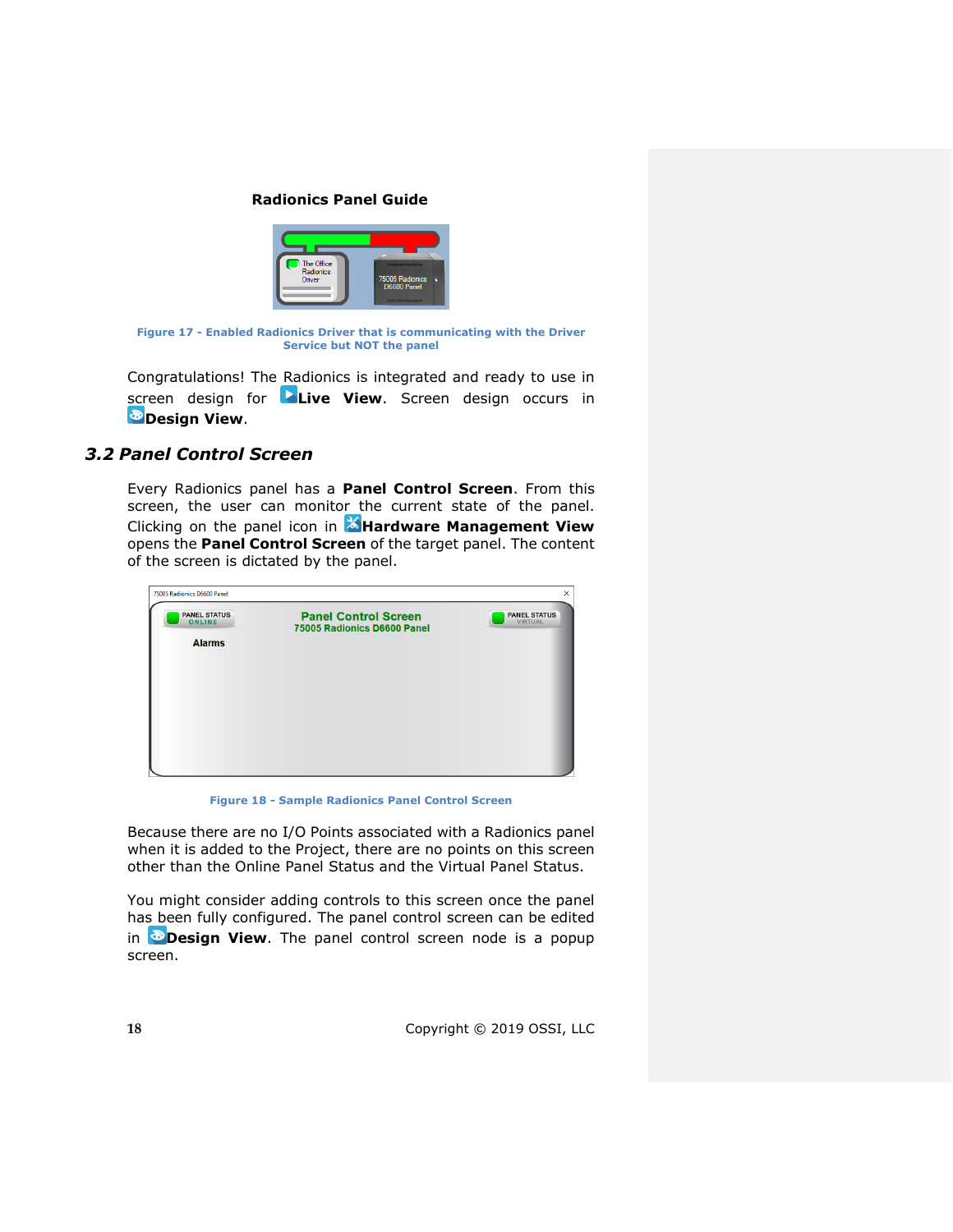

**Figure 19 - Radionics Panel Control Screen in the Tree**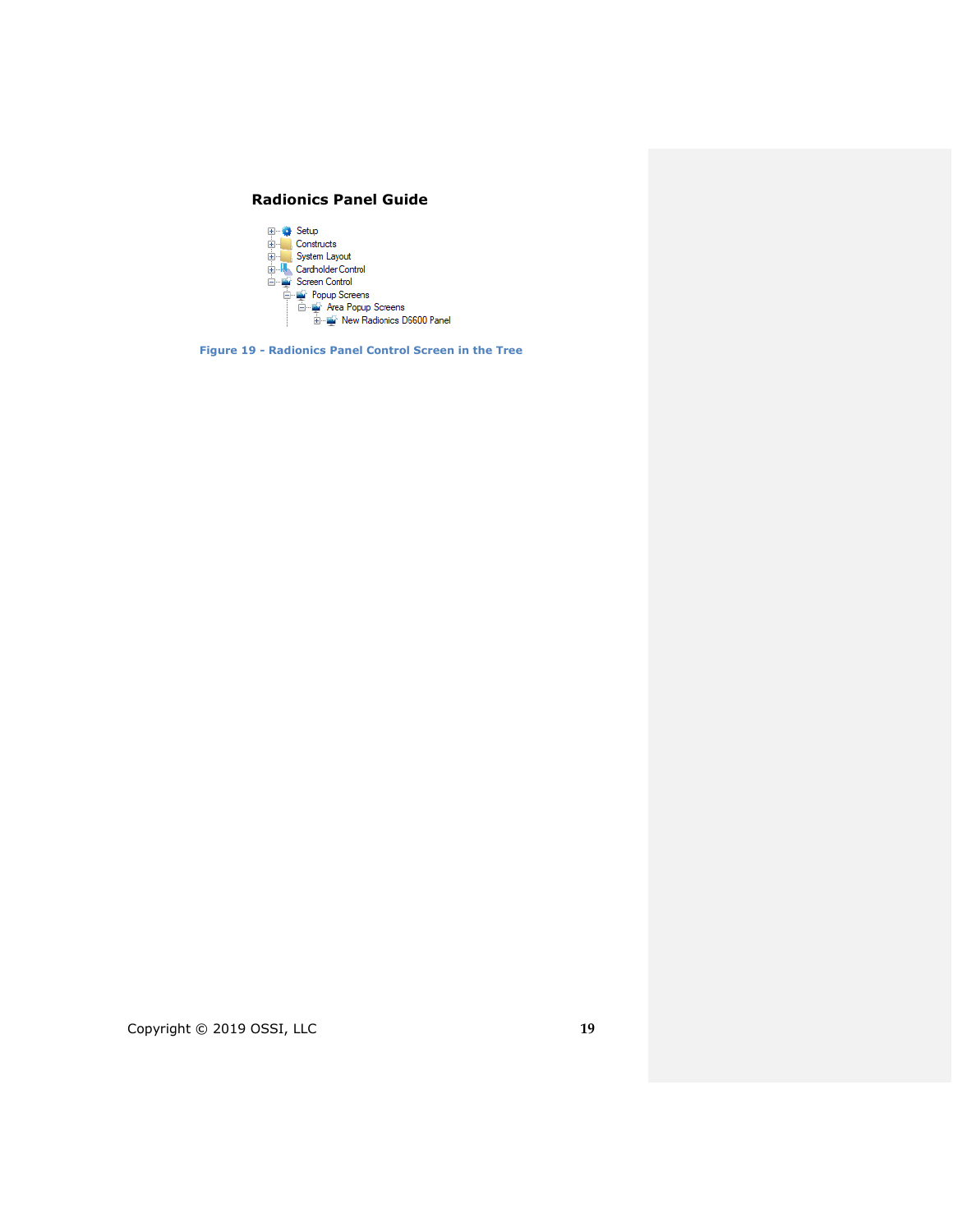# <span id="page-19-0"></span>**4 Design View**

*Design View* is the home of the Project Node Tree and the place where screens and screen objects are programmed. The following sections explain the Radionics Driver node properties, communication methods properties, the Radionics node properties, and screen object programming especially the automatically created screen objects.

## <span id="page-19-2"></span><span id="page-19-1"></span>*4.1 Radionics Driver Node*

The Radionics driver node is found by expanding **Setup->Computer Setup->Drivers**.



**Figure 20 - Radionics Driver node in the Project Node Tree**

Right-click on the driver node and select *Properties* to open the properties dialog.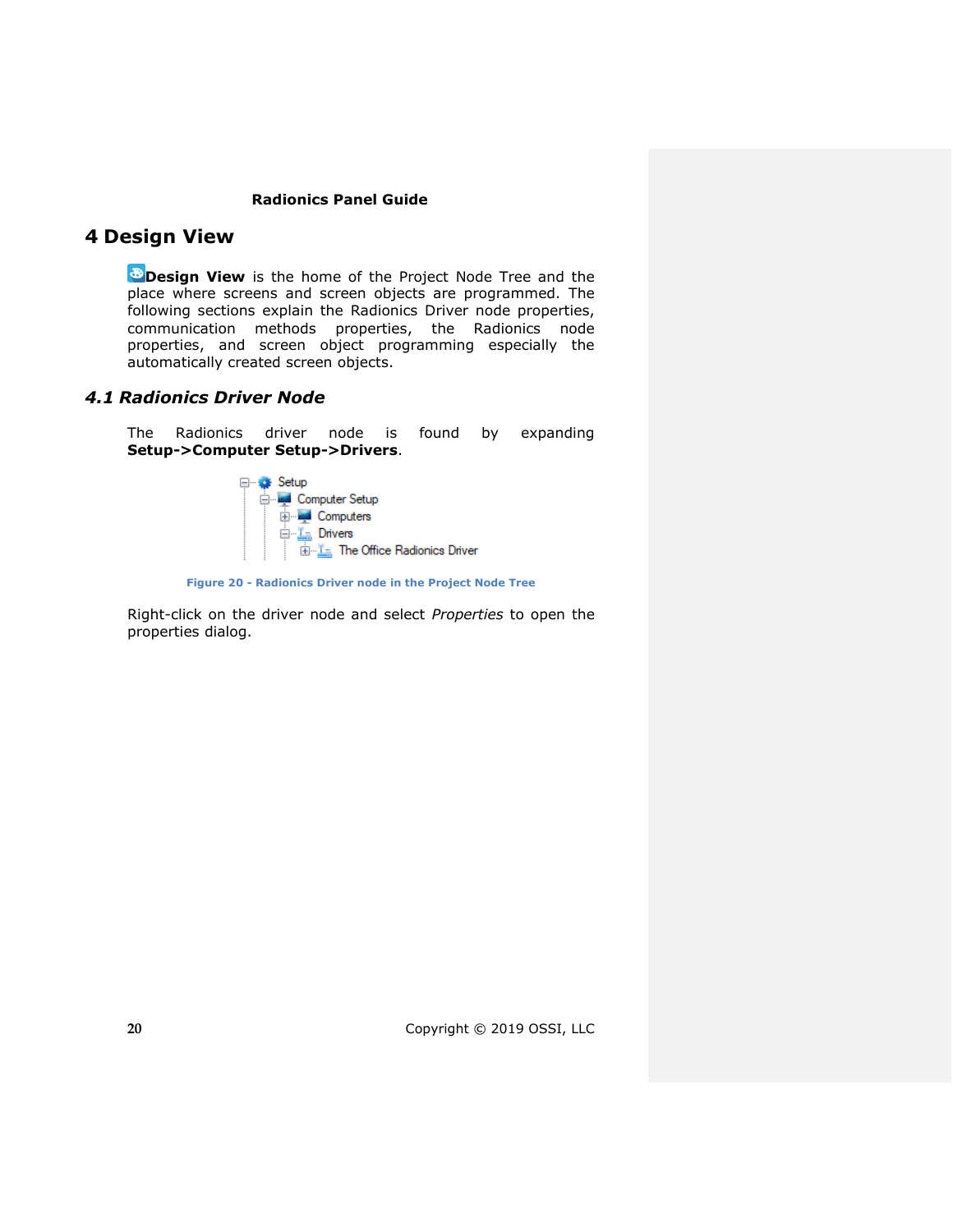**Radionics Panel Guide**

| I [1065] The Office Radionics Driver                          | $\times$                                                                                                                      |
|---------------------------------------------------------------|-------------------------------------------------------------------------------------------------------------------------------|
| Properties                                                    |                                                                                                                               |
| The Office Radionics Driver<br>Name:                          | $\frac{1}{\tau}$<br>1065<br>ID:                                                                                               |
| User Level:<br><b>All Access</b>                              |                                                                                                                               |
| Notes:                                                        |                                                                                                                               |
| Enabled: $\Box$                                               | Disable Set Time/Date:                                                                                                        |
| Default Retry Start Delay: V<br>딐<br>15<br>Retry Start Delay: | 01<br>Receiver:<br><b>Send Oueue</b><br>÷<br>з<br><b>Retries:</b><br>$\div$<br>1000<br>Timeout:<br>$\div$<br>250<br>Interval: |
| <b>Exchange List:</b><br>[1067] 75005 Radionics D6600 Panel   | <b>Computer List:</b><br>[4] LATWin10                                                                                         |
|                                                               | OK<br>Cancel                                                                                                                  |

**Figure 21 - Radionics Driver properties dialog**

**Name –** edit box; the name for the node; the name doesn't have to be unique

**ID –** numeric (disabled); the unique identifier of this node; generated by the software

**User Level -** drop-down menu (default: All Access); the User Level a user must possess to open the properties for this node

**Notes –** multiline edit box; any notes the user may have for the node

**Enabled –** check box; when checked the driver is enabled

**Disable Set Time/Date –** check box; when checked, the Driver will not set the receiver's Time/Date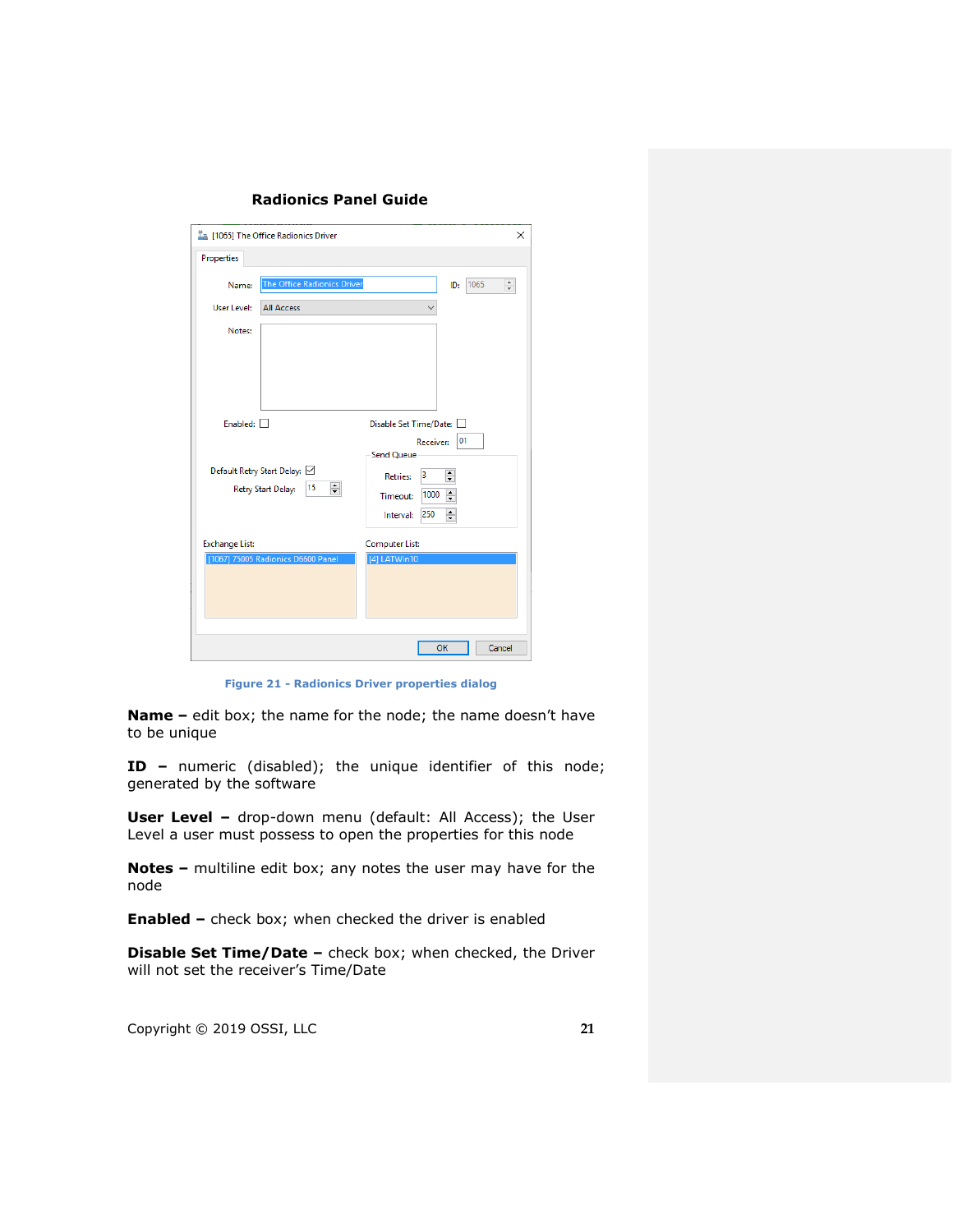**Receiver –** numeric; the address of the Radionics Receiver

**Default Retry Start Delay –** check box (default: checked); if the driver did not connect, pause before attempting to connect again

**Retry Start Delay –** numeric (default: 15); number of seconds to wait between retries on connection attempts

**Retries –** numeric (default: 3); number of retries for sending a packet

**Timeout –** numeric (default: 1000); number of milliseconds to wait for a response before assuming the packet was not received

**Interval –** numeric (default: 25); number of milliseconds to wait after a timeout before sending the packet again

Panel List- drop box; the Radionics nodes attached to this driver

**Computer List** – drop box (default: the computer on which the Engine is running); the computer node on which this driver is running

## <span id="page-21-0"></span>*4.2 Communication Method Node*

The communication method node is a child of the driver.



**Figure 22 - Communication Method node in the Project Node Tree**

There are three different possible communication types for the Radionics driver.

- TCP/IP
- Rs232
- TCP/IP Listener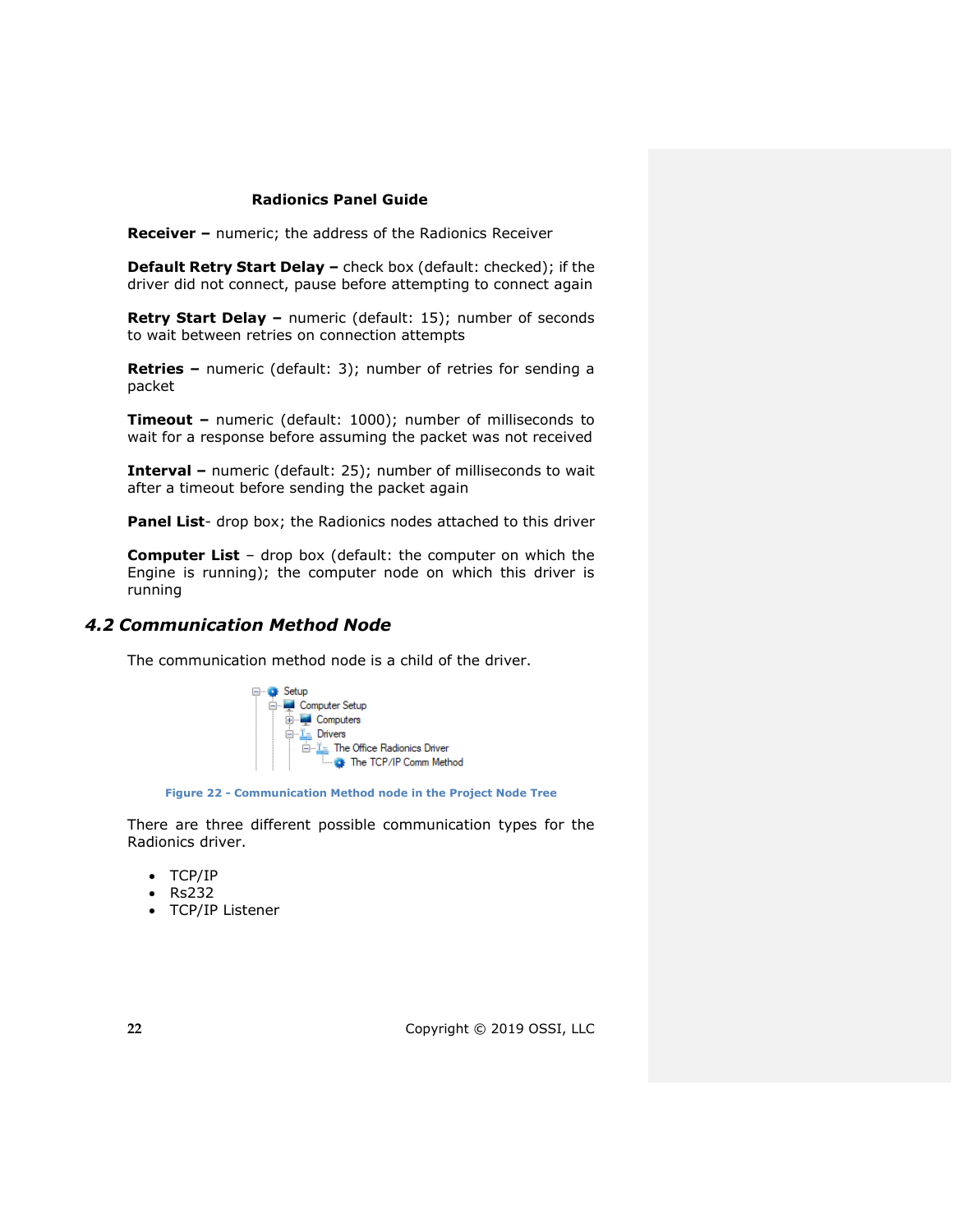#### <span id="page-22-0"></span>**4.2.1 TCP/IP Communication Method Node**

Right-click on the node and select *Properties* to open the properties dialog.

|                   | 1066] The TCP/IP Comm Method      |     | ×         |
|-------------------|-----------------------------------|-----|-----------|
| Properties        |                                   |     |           |
| Name:             | The TCP/IP Comm Method            | ID: | 1066<br>÷ |
| User Level:       | <b>All Access</b><br>$\checkmark$ |     |           |
| Notes:            |                                   |     |           |
|                   |                                   |     |           |
|                   |                                   |     |           |
|                   |                                   |     |           |
| Address:          | localhost                         |     |           |
| Port: 9800        | ÷                                 |     |           |
| $TCP: \n\swarrow$ |                                   |     |           |
|                   |                                   |     |           |
|                   |                                   | OK  | Cancel    |

**Figure 23 – TCP/IP Communication Method node properties dialog**

**Name –** edit box; the name for the node; the name doesn't have to be unique

**ID –** numeric (disabled); the unique identifier of this node; generated by the software

**User Level -** drop-down menu (default: All Access); the User Level a user must possess to open the properties for this node

**Notes –** multiline edit box; any notes the user may have for the node

**Address –** edit box; the IP address of the panel

**Port –** numeric (default: 9800); the TCP or UDP port number

**TCP-** checkbox (default: checked); when checked, the driver will communicate with the panel using TCP; when not checked, the driver assumes UDP is the desired communication protocol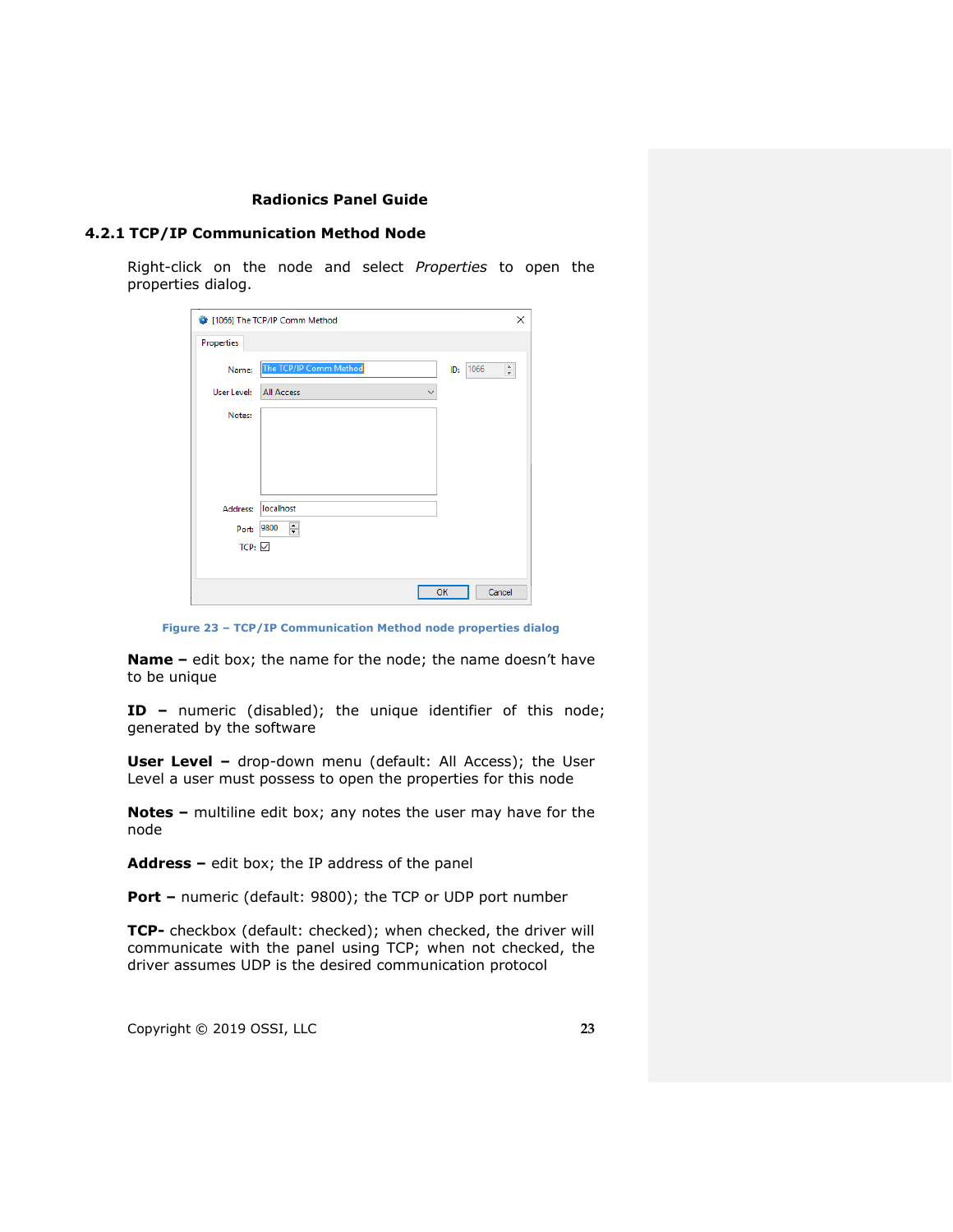#### <span id="page-23-0"></span>**4.2.2 Rs232 Communication Method Node**

Right-click on the node and select *Properties* to open the properties dialog.

| 1145] New Rs232 Comm Method |                       |            |                      |                   |             | $\times$        |
|-----------------------------|-----------------------|------------|----------------------|-------------------|-------------|-----------------|
| <b>Properties</b>           |                       |            |                      |                   |             |                 |
| Name:                       | New Rs232 Comm Method |            |                      |                   | 1145<br>ID: | $\frac{1}{\pi}$ |
| User Level:                 | <b>All Access</b>     |            |                      |                   |             |                 |
| Notes:                      |                       |            |                      |                   |             |                 |
|                             |                       |            |                      |                   |             |                 |
|                             |                       |            |                      |                   |             |                 |
|                             |                       |            |                      |                   |             |                 |
| Port:                       | COM1<br>$\checkmark$  | Parity:    | None<br>$\checkmark$ | Handshake:        | None        |                 |
| Baud:                       | 9600<br>$\checkmark$  | Data Bits: | 8<br>$\checkmark$    | <b>Stop Bits:</b> | None        | $\checkmark$    |
|                             |                       |            |                      |                   |             |                 |
|                             |                       |            |                      | OK                |             | Cancel          |

**Figure 24 – Rs232 Communication Method node properties dialog**

**Name –** edit box; the name for the node; the name doesn't have to be unique

**ID –** numeric (disabled); the unique identifier of this node; generated by the software

**User Level -** drop-down menu (default: All Access); the User Level a user must possess to open the properties for this node

**Notes –** multiline edit box; any notes the user may have for the node

**Port -** drop-down menu (default: COM1); the COM port

**Parity, Handshake, Baud, Data Bits,** and **Stop Bits –** configuration parameters associated with Rs232 communication; for an explanation of Rs232 see [How RS232 Works.](https://www.best-microcontroller-projects.com/how-rs232-works.html)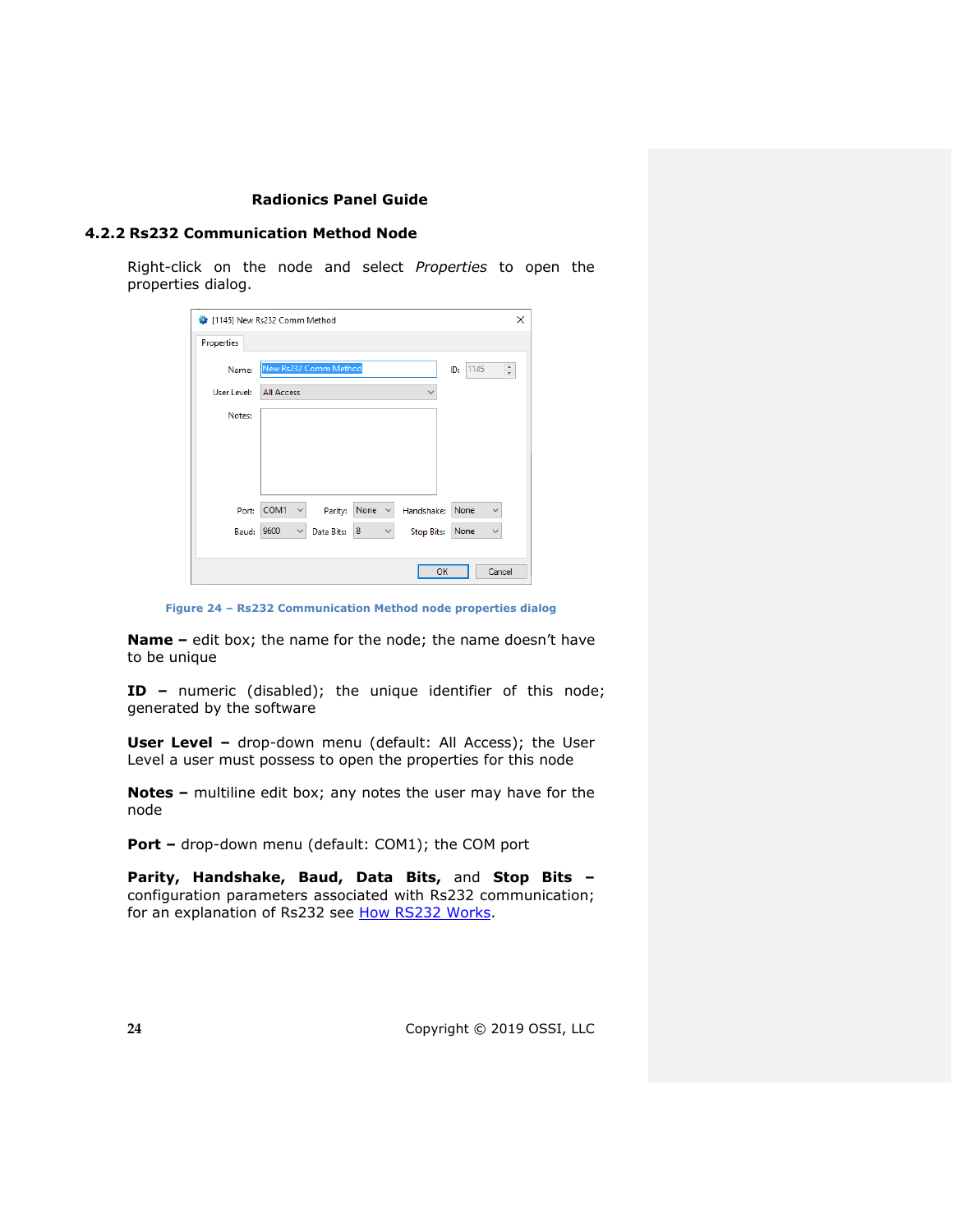#### <span id="page-24-0"></span>**4.2.3 TCP/IP Listener Communication Method Node**

Right-click on the node and select *Properties* to open the properties dialog.

|                        | 1146] New TCP/IP Listener Comm Method | ×                |
|------------------------|---------------------------------------|------------------|
| Properties             |                                       |                  |
| Name:                  | New TCP/IP Listener Comm Method       | 1146<br>÷<br>ID: |
| User Level:            | <b>All Access</b><br>$\checkmark$     |                  |
| Notes:                 |                                       |                  |
|                        |                                       |                  |
|                        |                                       |                  |
|                        |                                       |                  |
| <b>Listening Port:</b> | $\div$<br>9800                        |                  |
| TCP: $\boxed{\smile}$  |                                       |                  |
|                        |                                       |                  |
|                        |                                       | OK<br>Cancel     |

**Figure 25 – TCP/IP Listener Communication Method node properties dialog**

**Name –** edit box; the name for the node; the name doesn't have to be unique

**ID –** numeric (disabled); the unique identifier of this node; generated by the software

**User Level -** drop-down menu (default: All Access); the User Level a user must possess to open the properties for this node

**Notes –** multiline edit box; any notes the user may have for the node

**Listening Port –** numeric (default: 9800); the TCP or UDP port number

**TCP-** checkbox (default: checked); when checked, the driver will communicate with the panel using TCP; when not checked, the driver assumes UDP is the desired communication protocol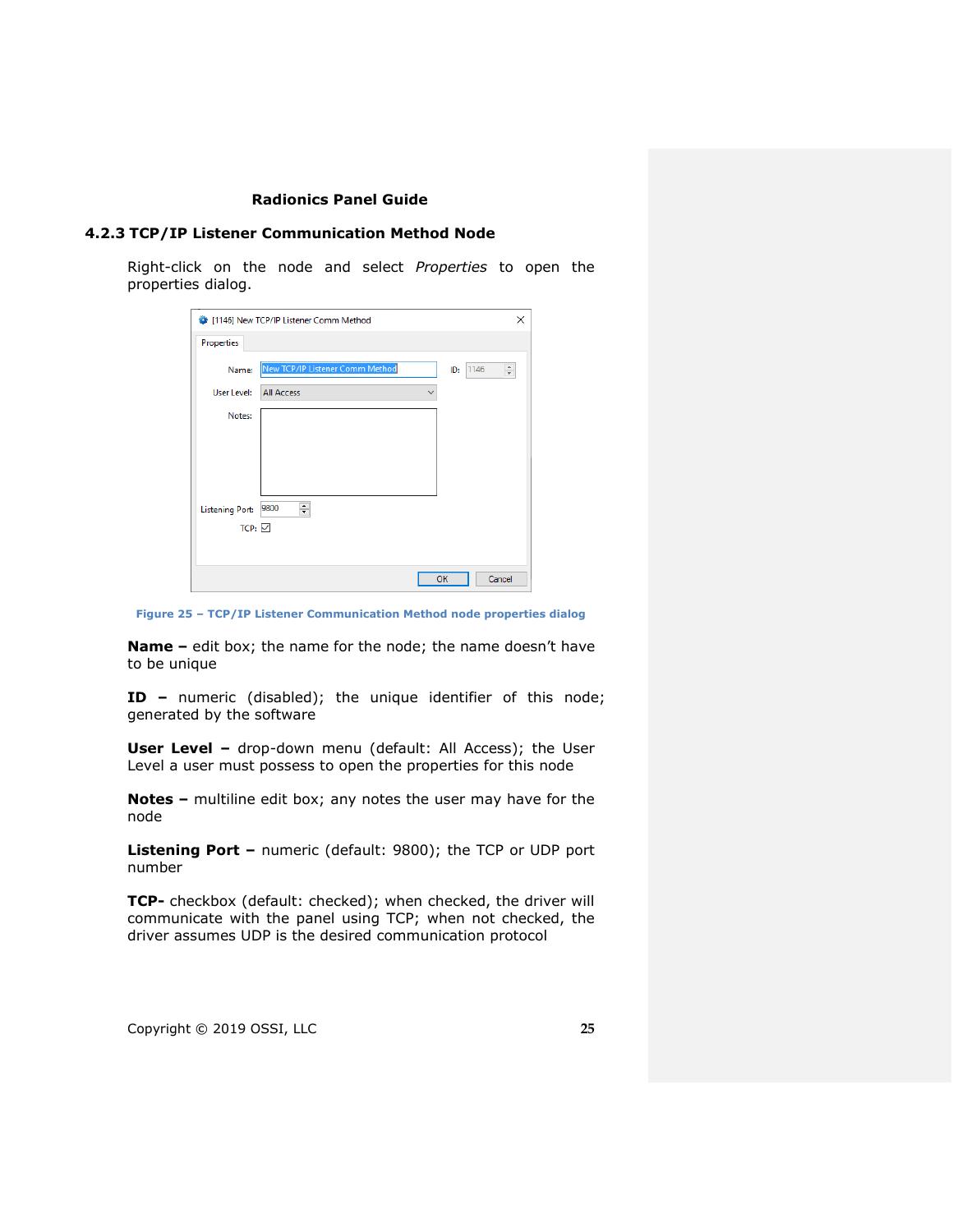## <span id="page-25-0"></span>*4.3 Radionics Panel Node*

The Radionics panel node is found by expanding **System Layout** then the Site and Area to which the Radionics panel was added in **Hardware Management View**. In the example below, the panel was added to the site **Corporate Headquarters** and the area **Area**.



**Figure 26 - The Radionics panel node in the Project Node Tree**

The Radionics panel node is the root node for the panel. The following sections will explain:

- The properties of the Radionics panel node
- The configuration of the Radionics panel (a.k.a. **Quick Config**)
- The child nodes of the Radionics panel

## **4.3.1 Radionics Panel Node Properties**

<span id="page-25-1"></span>Right-click on the Radionics panel node to open the properties. These fields correspond to those features that aren't part of the day to day running of the system. The rest of the fields are found on the **Quick Config** dialog.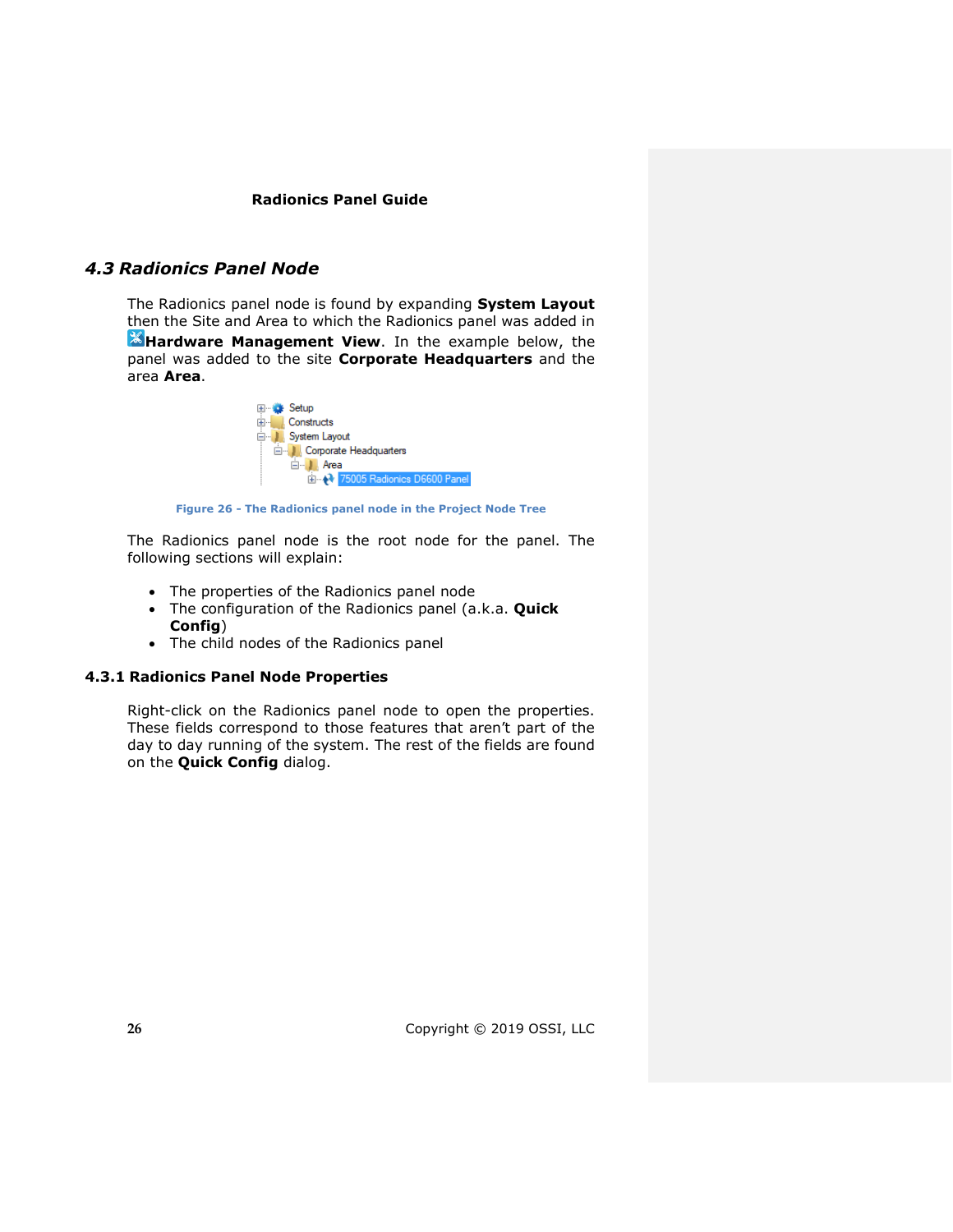|                   | 1067] 75005 Radionics D6600 Panel | $\times$                        |
|-------------------|-----------------------------------|---------------------------------|
| <b>Properties</b> |                                   |                                 |
| Name:             | 75005 Radionics D6600 Panel       | 1067<br>$\frac{1}{\tau}$<br>ID: |
| User Level:       | <b>All Access</b>                 | $\checkmark$                    |
| Notes:            |                                   |                                 |
|                   |                                   |                                 |
|                   |                                   |                                 |
|                   |                                   |                                 |
|                   |                                   |                                 |
|                   | Virtual: Virtual Point:           |                                 |
|                   |                                   |                                 |
|                   | Apply                             | Cancel<br>OK                    |

**Figure 27 - Radionics node properties dialog**

**Name –** edit box; the name for the node; the name doesn't have to be unique

**ID –** numeric (disabled); the unique identifier of this node; generated by the software

**User Level -** drop-down menu (default: All Access); the User Level a user must possess to open the properties for this node

**Notes –** multiline edit box; any notes the user may have for the node

**Virtual** – check box; when checked the panel is virtualized, allowing the driver to be brought online without having the physical panel available

**Virtual Point** – drop box; this I/O Point will be set when the panel is virtualized, clear when it is not

## **4.3.2 Radionics Panel Quick Config**

<span id="page-26-0"></span>The **Quick Config** dialog is accessible either in **Hardware Management View** or in **Design View**. To open the Quick **Config** dialog, right-click on the Radionics panel node and select *Quick Config*.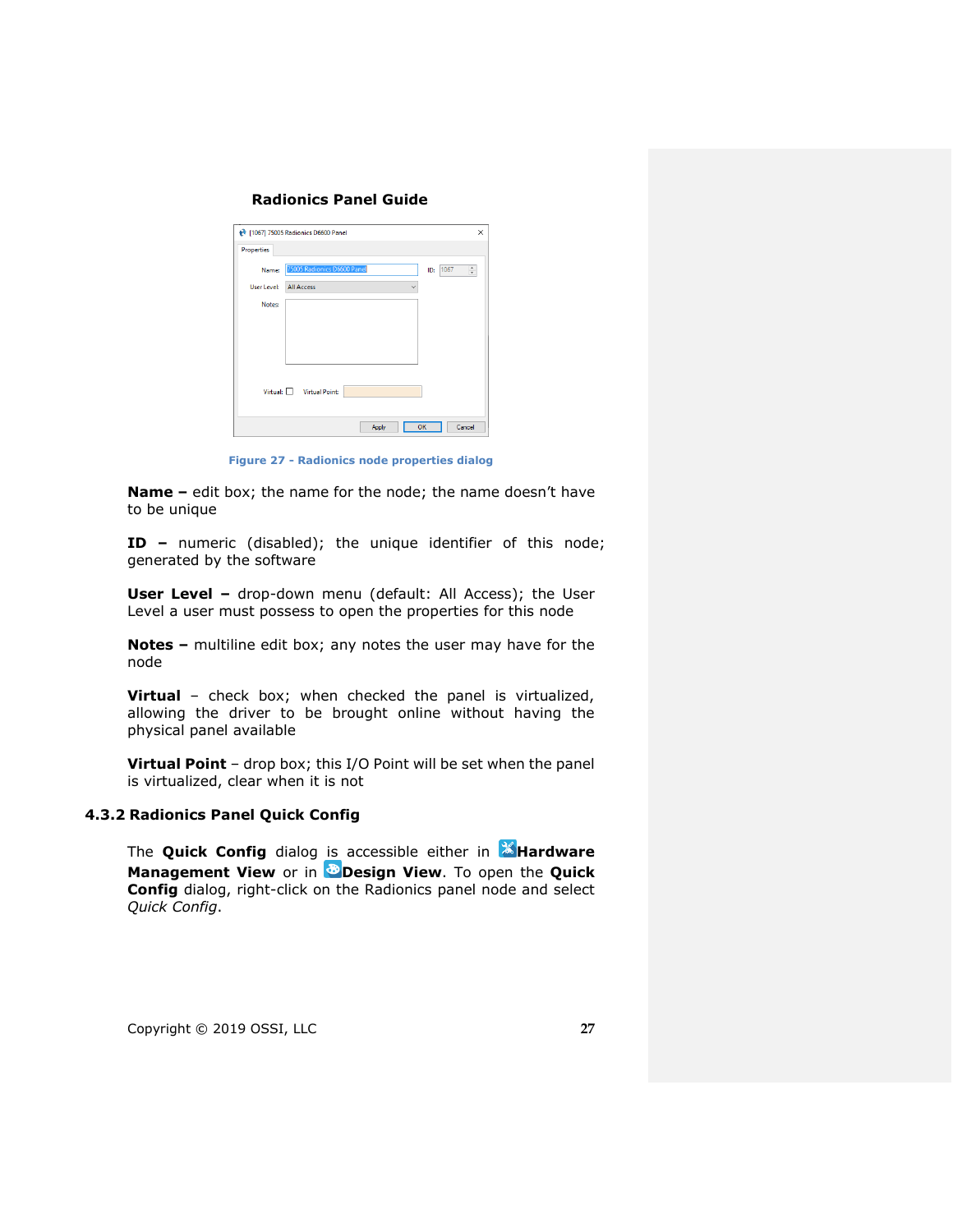| Configure New Radionics D6600 Panel                                        |                                             | $\times$ |
|----------------------------------------------------------------------------|---------------------------------------------|----------|
| New Radionics D6600 Panel<br>Virtual: $\Box$<br>Panel Name:                |                                             |          |
| <b>Account Tree</b>                                                        | <b>Address</b><br>Name<br><b>Data Table</b> |          |
| Add<br>Add Multiple<br>Add Account<br><b>Edit Account</b><br><b>Delete</b> | OK<br>Cancel                                |          |

**Figure 28 - Radionics panel Quick Config dialog**

**Panel Name –** edit box; the name of the Radionics panel; updating this field will change the name of the node

**Virtual –** check box; when checked the panel is virtualized, allowing the driver to be brought online without having the physical panel available

**Account Tree –** tree view; a tree view of the accounts and their properties

**Data Table –** edit table; the data associated with the selected account tree node if any

Add Account - button; click to add a new account to the panel; opens the **Radionics Account Information** dialog

Add - button; disabled when not applicable; add a child to the selected node

 $A_{dd}$  Multiple  $\vert$  - button; disabled when not applicable; add multiple children to the selected node, opens the **How many would you like to add?** dialog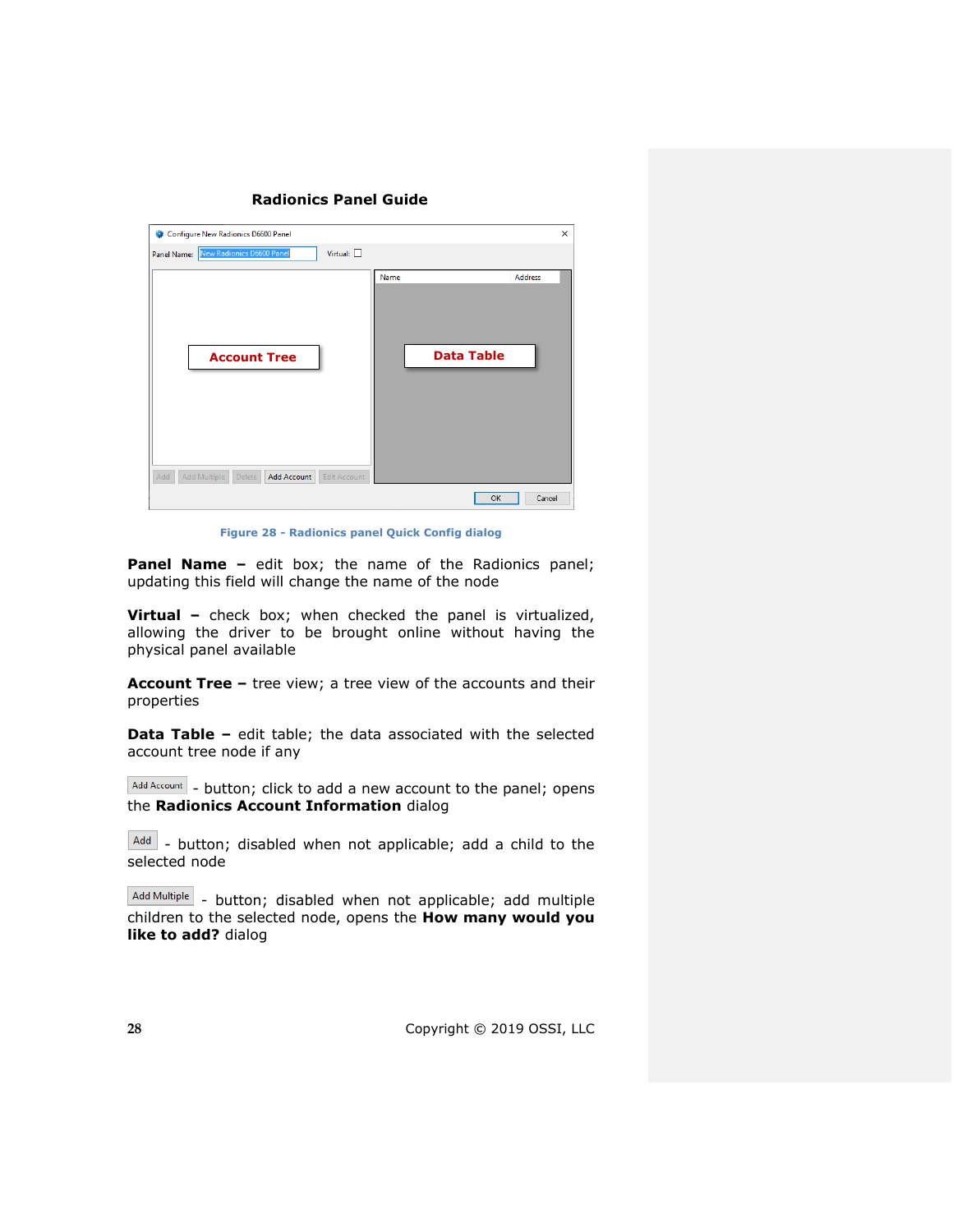$\boxed{\text{Delete}}$  - button; disabled when not applicable; delete the selected item; a **Confirm Delete** dialog displays

Edit Account - button; disabled when not applicable; edit the selected account

## **4.3.2.1 Add Account Button**

Clicking on **Add Account** opens the **Radionics Account Information** dialog.

| PropertiesForm                       |                              |
|--------------------------------------|------------------------------|
| <b>Radionics Account Information</b> |                              |
|                                      | Account Type: Common Formats |
| Name:<br>Account Number: 0           | New Account                  |
|                                      | Cancel<br>ок                 |

**Figure 29 - Radionics Account Information dialog**

**Name –** edit box; The name for the account

**Account Number –** numeric; the account number

**Account Type –** drop-down menu (default: *Common Formats*); the type of account to add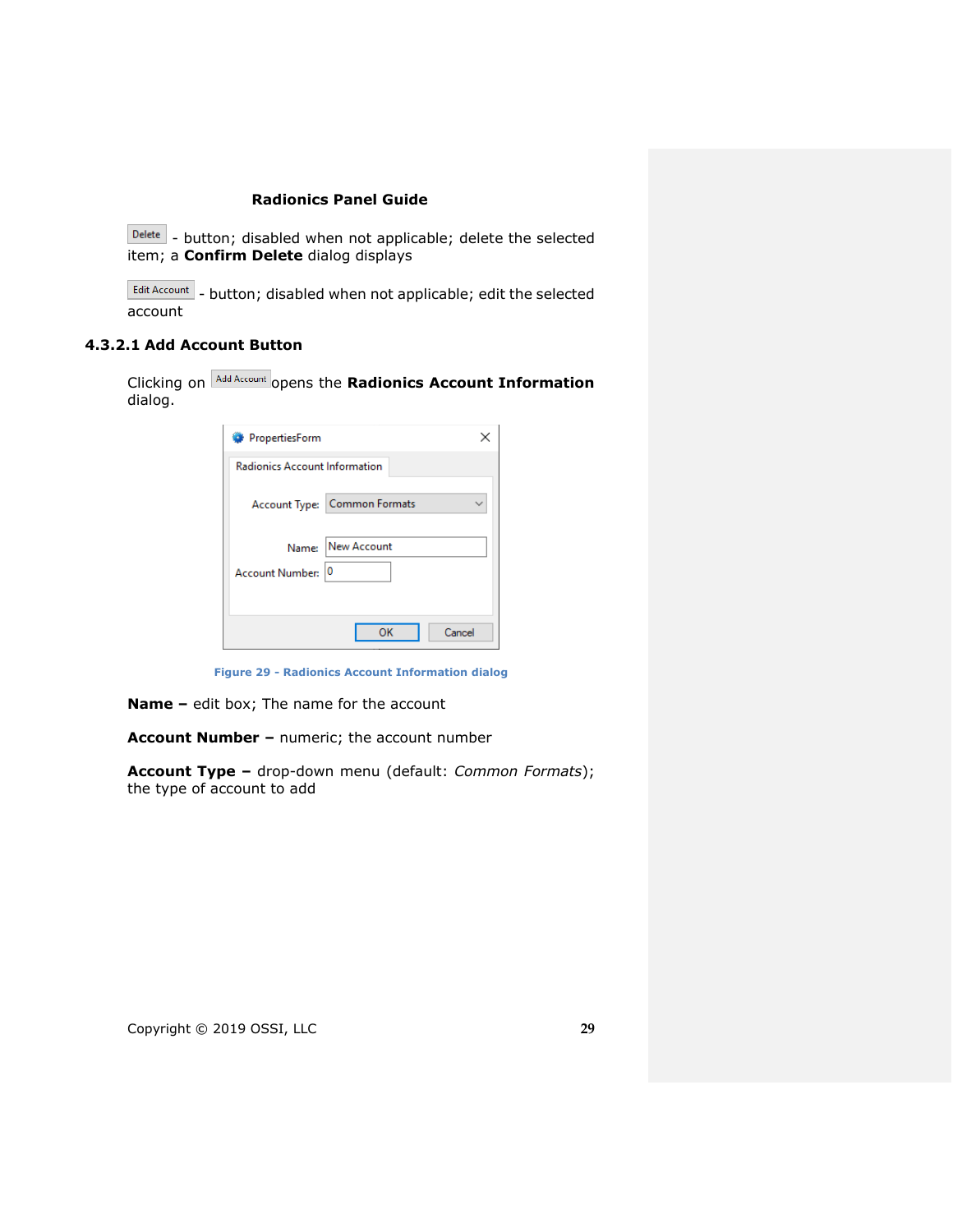

**Figure 30 - The Account Types**

## **4.3.3 Radionics Panel Child Nodes**

<span id="page-29-0"></span>The Radionics panel has different child nodes depending on the different account types added to it. When the panel is initially added and before any accounts have been added, it has two (2) child nodes:

- Internal Messages
- Alarms



**Figure 31 - The Radionics panel child nodes**

Each account added to the Radionics panel will appear in the Tree as a child of the panel node.

#### **4.3.3.1 Internal Messages**

There are more than forty (40) **Internal Messages** many of which have child nodes of their own. Each internal message is a special type of I/O Point called a GenProto node.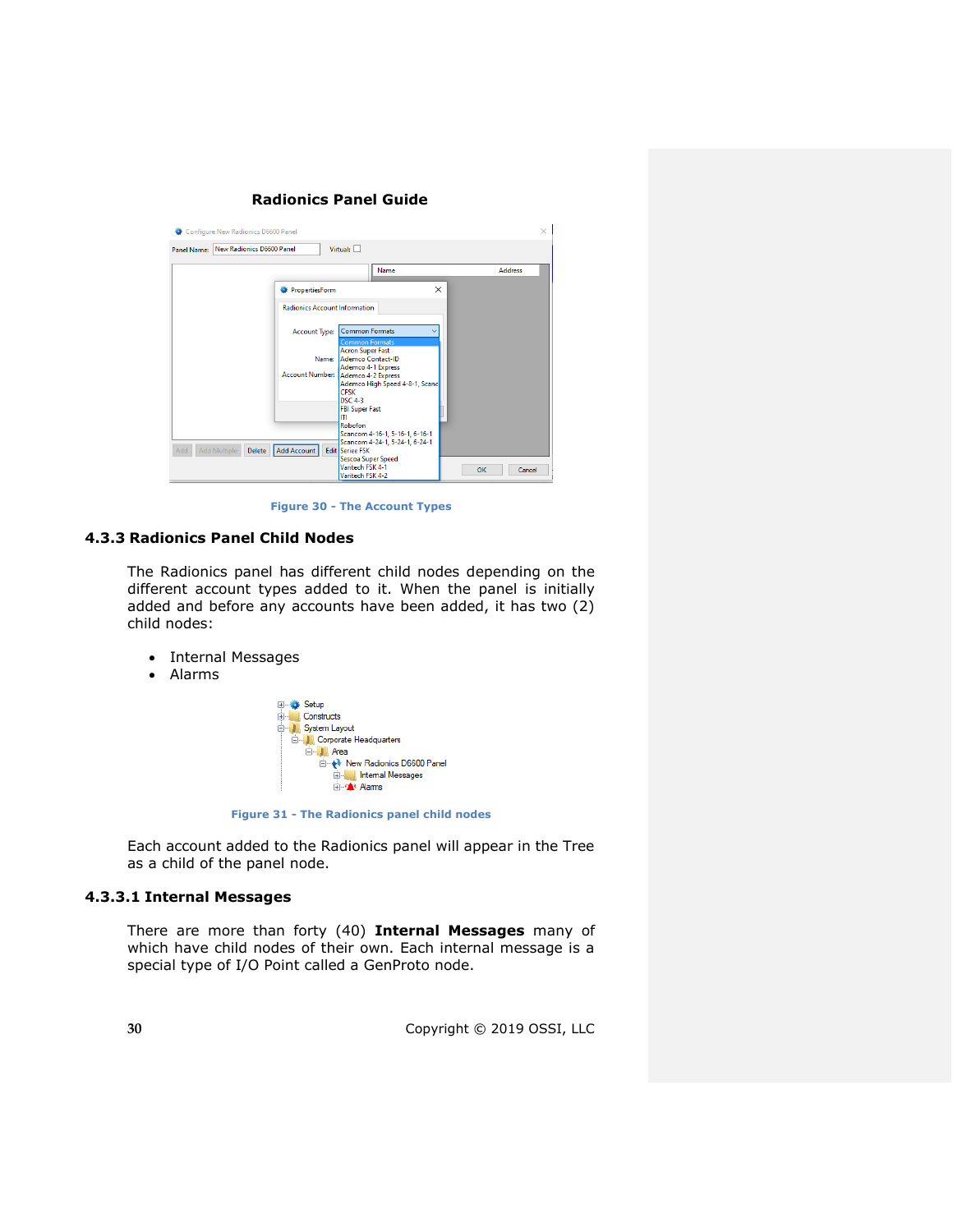|                    |                   | ♦ [1073] New Radionics D6600 Panel\Internal Messages\Battery |              |              |                             | $\times$ |
|--------------------|-------------------|--------------------------------------------------------------|--------------|--------------|-----------------------------|----------|
|                    |                   | Properties Operation Alarm Queue Actions                     |              |              |                             |          |
| Name:              | <b>Battery</b>    |                                                              |              |              | ID: 1073<br>$\frac{a}{\pi}$ |          |
| <b>User Level:</b> | <b>All Access</b> |                                                              |              | $\checkmark$ |                             |          |
| Notes:             |                   |                                                              |              |              |                             |          |
|                    |                   |                                                              |              |              |                             |          |
|                    |                   |                                                              |              |              |                             |          |
|                    |                   |                                                              |              |              |                             |          |
|                    |                   |                                                              |              |              |                             |          |
| Address:           | <b>NYM</b>        |                                                              |              |              |                             |          |
| Protocol:          |                   |                                                              |              |              |                             |          |
| Node Type:         | <b>IO</b>         |                                                              | $\checkmark$ |              |                             |          |
|                    |                   |                                                              |              |              |                             |          |
|                    |                   |                                                              |              |              |                             |          |
|                    |                   |                                                              |              |              |                             |          |
|                    |                   |                                                              |              |              |                             |          |
|                    |                   |                                                              |              |              |                             |          |
|                    |                   |                                                              |              |              |                             |          |
|                    |                   |                                                              |              |              | OK                          | Cancel   |

**Figure 32 - A sample Internal Message properties dialog**

**Address –** edit box; the content of the internal message

**Protocol –** edit box; always blank

**Node Type –** drop-down menu; the type of node; all internal message nodes are IO nodes

As one of these internal messages is received, the point may be pulsed or set on as appropriate for the message. If the internal message has child nodes that are sub-states, the corresponding sub-state will be set on as well. The **Battery** internal message is a good example.



**Figure 33 - The Battery internal message and its sub-states**

The sub-state nodes are also GenProto nodes.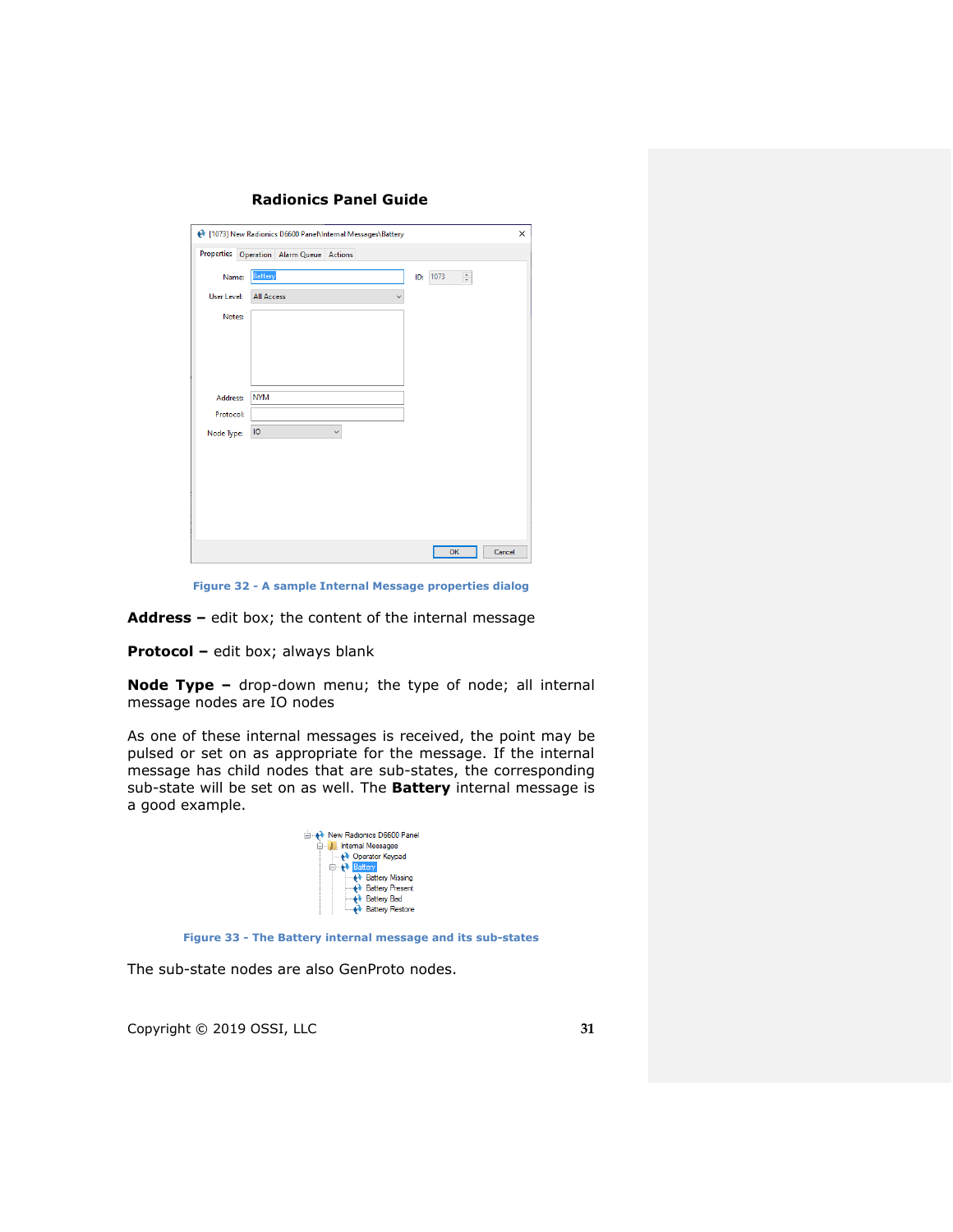The **Battery** internal message has four (4) child nodes. When the **Battery** node is in the low state, the **Battery Present** node will be high. When the **Battery** node is high, the corresponding substate will be set as well to explain what specific issue is behind the **Battery** node being high.

## **4.3.3.2 Alarms**

The alarms for the Radionics are located under the **Alarms** node. The only alarm is **Panel Status**.



**Figure 34 - Radionics panel Alarms child nodes**

The **Panel Status** point is high when the panel is offline (assuming the driver is online and the panel is not virtualized).

#### **4.3.3.3 Account Nodes**

When an account is added to the Radionics panel, that account appears as a child node of the panel in the Tree.



**Figure 35 - A Radionics panel with Account child nodes**

These child nodes are GenProto nodes.

**Commented [LT1]:** Need the properties dialog for the Alarm point or at least an explanation of the type it is. There is a crash opening the context menu.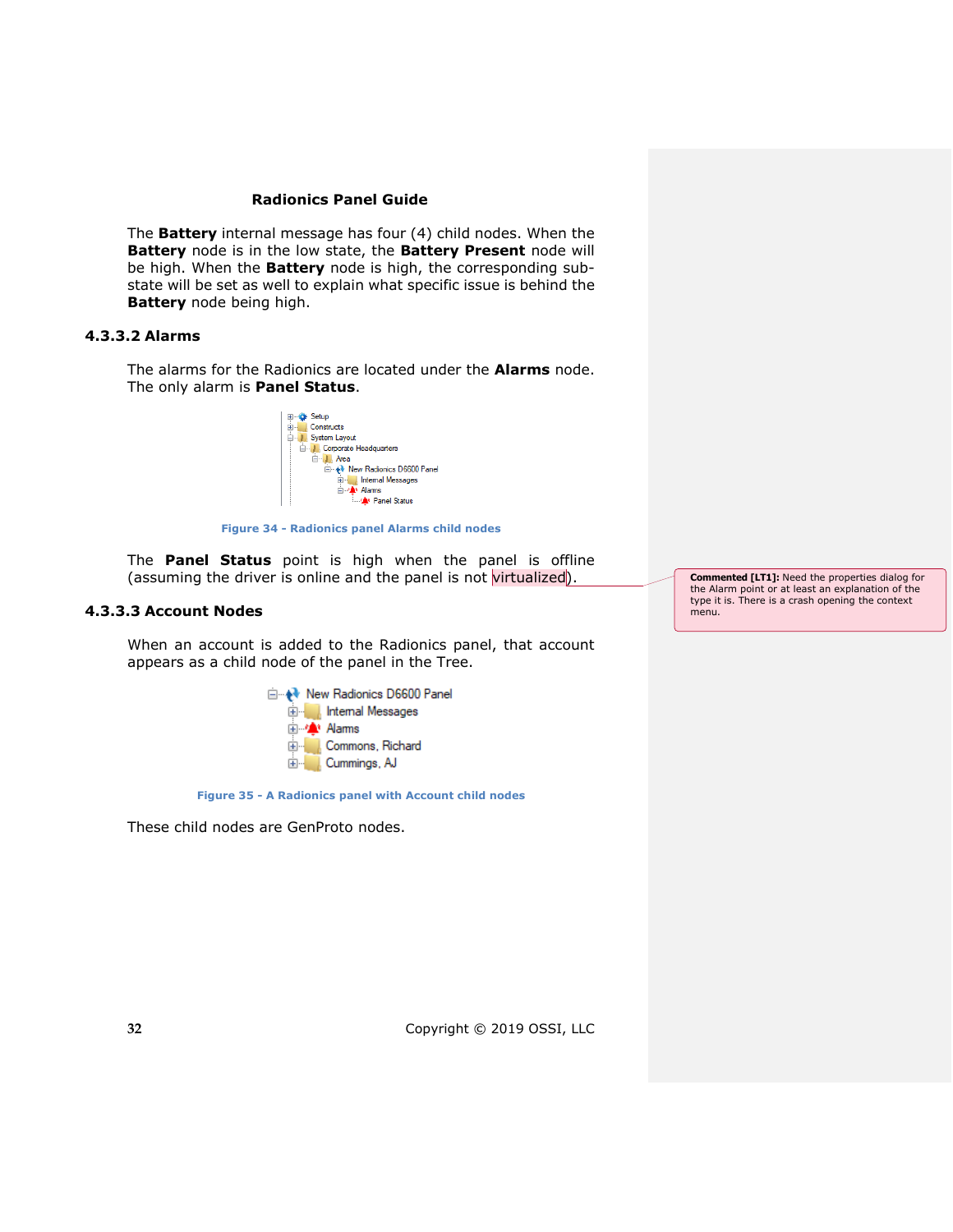|                    | 1227] New Radionics D6600 Panel\Cummings, AJ   | X      |
|--------------------|------------------------------------------------|--------|
|                    | Properties Operation Alarm Queue Actions       |        |
| Name:              | Cummings, AJ<br>$\frac{a}{\pi}$<br>1227<br>ID: |        |
| <b>User Level:</b> | <b>All Access</b><br>$\checkmark$              |        |
| Notes:             |                                                |        |
|                    |                                                |        |
|                    |                                                |        |
|                    |                                                |        |
| Address:           | 0002                                           |        |
| Protocol:          |                                                |        |
| Node Type:         | General<br>$\checkmark$                        |        |
|                    |                                                |        |
|                    |                                                |        |
|                    |                                                |        |
|                    |                                                |        |
|                    |                                                |        |
|                    | OK                                             | Cancel |

**Figure 36 - Example Account node properties dialog**

**Address –** edit box; the account number

**Protocol –** edit box; always blank

**Note Type –** drop-down menu; the node type is *General* for Account nodes

Expanding the account node reveals all the nodes associated with the **Account Type** selected when the account was added in the **Quick Config**. Each account type has different nodes. All of an account's child nodes are GenProto nodes as well. And the child nodes are either *General* or *IO* type nodes.

## <span id="page-32-0"></span>*4.4 Automatically Created Screen Objects*

When a node is dragged and dropped onto a screen, a button screen object is automatically created.



**Figure 37 - Example automatically created screen object**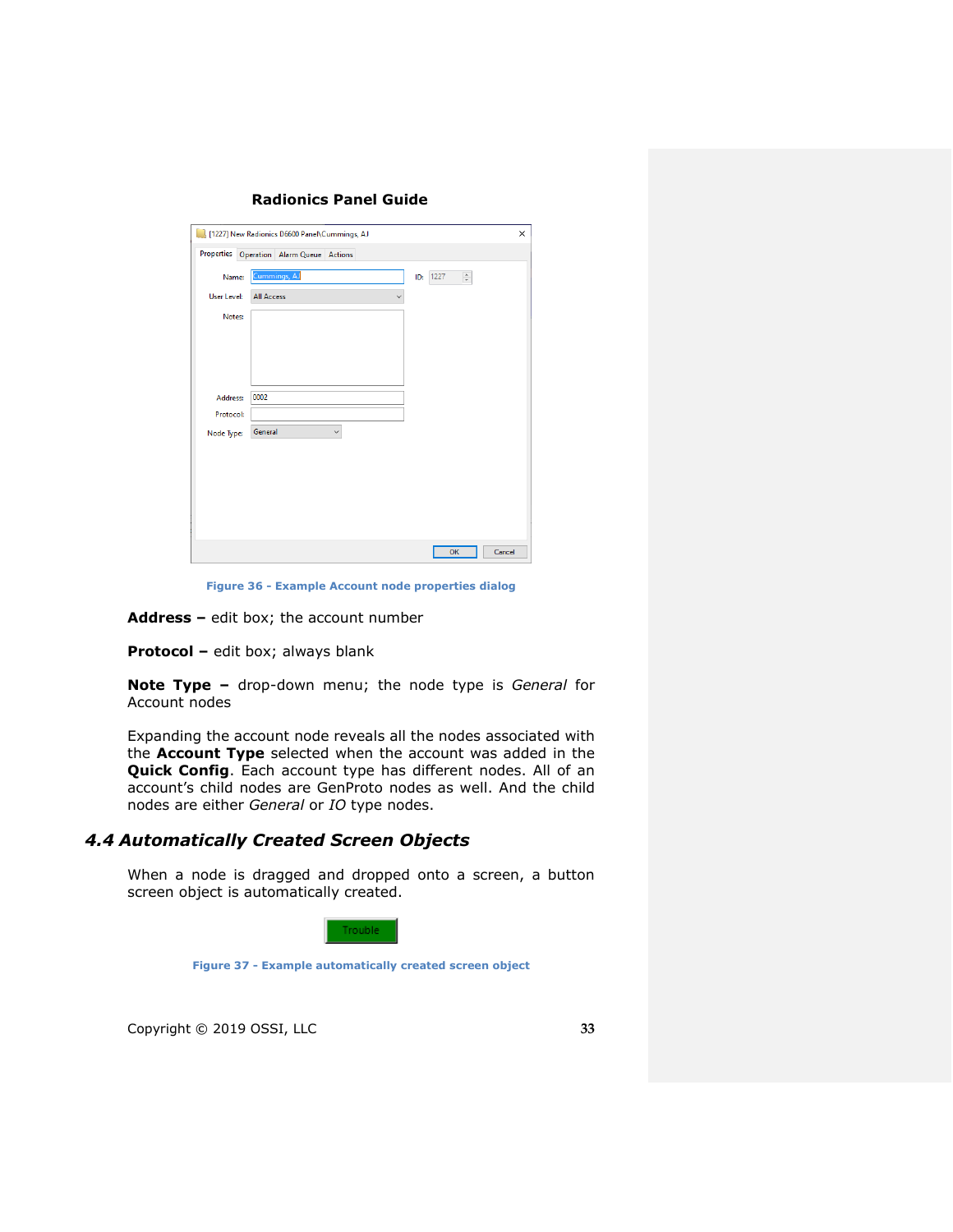If the **Node Type** is *General*, the screen object has only one state. If the **Node Type** is *IO*, the screen object has two (2) states. The first state, State 0, for each type is the same.

| <b>Edit Screen Object</b><br>Properties States |                                     |                                                 |                                                          |            |                                                    | $\times$                |
|------------------------------------------------|-------------------------------------|-------------------------------------------------|----------------------------------------------------------|------------|----------------------------------------------------|-------------------------|
| $\mathbf{0}$<br>1<br>Trouble<br>Trouble        |                                     |                                                 |                                                          |            | $\gg$<br>$\lt$                                     | Insert<br>Add<br>Delete |
| <b>State Properties</b>                        |                                     |                                                 |                                                          |            |                                                    |                         |
| Normal<br>Name:                                |                                     |                                                 |                                                          |            |                                                    | <b>Lock Object</b>      |
| <b>Display Properties</b>                      |                                     |                                                 | <b>Label Properties</b>                                  |            |                                                    |                         |
| Trouble<br>Image:                              | Flash To State:<br>Flash Rate (ms): | $\checkmark$<br>None<br>$1000 \div$<br>Stretch: | Label Object: [1196] New Radionics                       |            | Font<br>H. Just.:<br>Center<br>V. Just.:<br>Center | Shadow<br>$\checkmark$  |
| Rotate (deg.): 0                               | $\div$                              | <b>Effects</b>                                  | $\left  \div \right $<br>PopUp X: 0                      | PopUp Y: 0 | $\div$                                             |                         |
| Hover Object:                                  |                                     |                                                 | Hover Text:                                              |            |                                                    |                         |
| Action                                         |                                     |                                                 | Target                                                   |            | ۸                                                  |                         |
| $+1$<br>Play                                   |                                     |                                                 | [962] Click.wav                                          |            |                                                    |                         |
| $\overline{2}$<br>3                            | SendCommand                         |                                                 | [1196] New Radionics D6600 Panel\Zone                    |            |                                                    | Insert                  |
| 4                                              |                                     |                                                 |                                                          |            |                                                    |                         |
| 5                                              |                                     |                                                 |                                                          |            |                                                    | Delete                  |
| 6                                              |                                     |                                                 |                                                          |            |                                                    |                         |
| Mouse Down                                     |                                     |                                                 | Mouse Up   Active   Inactive   Mouse Enter   Mouse Leave |            |                                                    |                         |

**Figure 38 - State 0 for all Radionics automatically created screen objects**

Notice the **Mouse Down** action grid. Clicking on this button will perform a **SendCommand** with the node used to create this screen object as the target.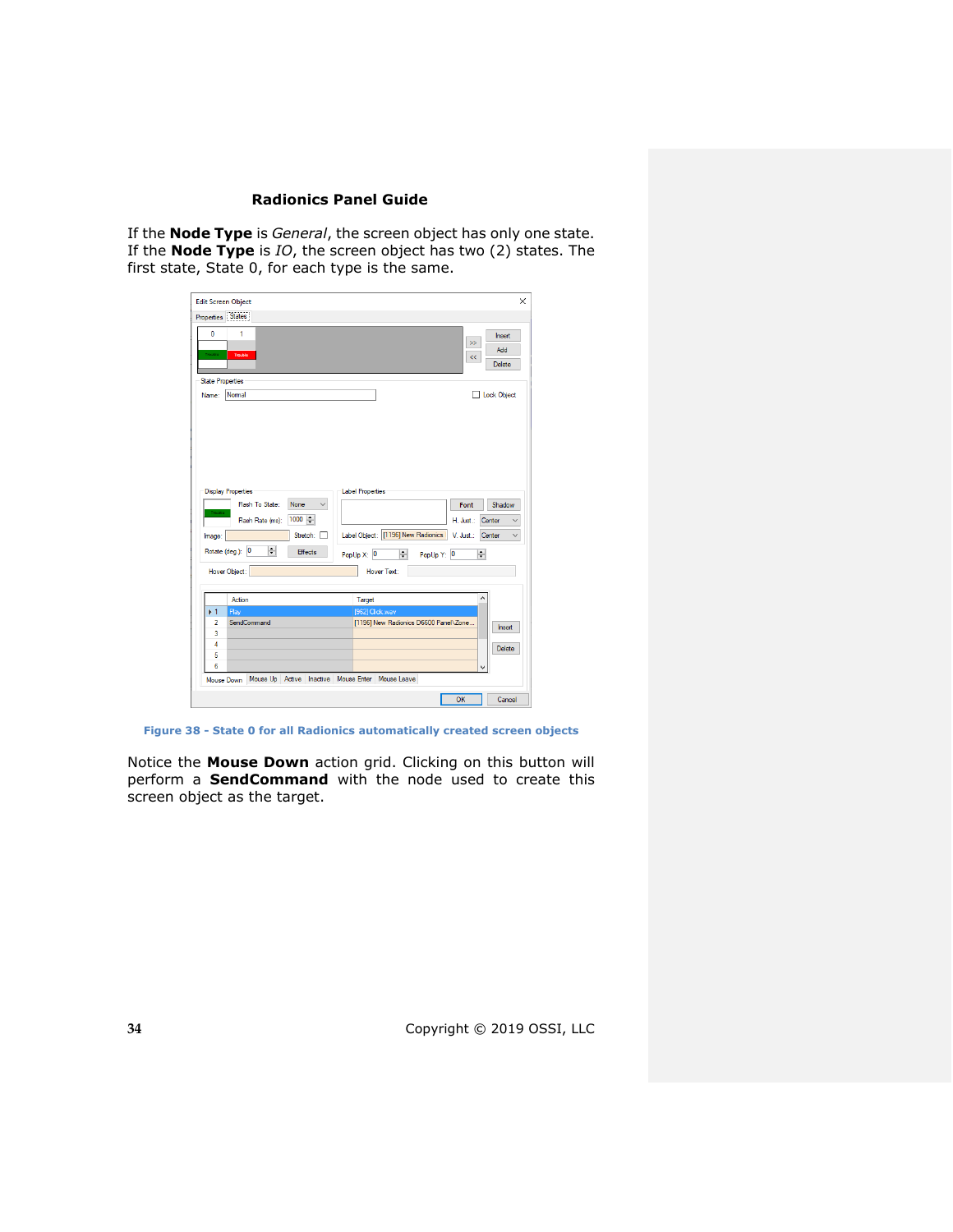Now let's examine State 1.

| $\mathbf{0}$<br>Trouble | 1<br>Trouble                                                                |                                       |              | Insert<br>$\rightarrow$<br>Add<br><<<br><b>Delete</b> |
|-------------------------|-----------------------------------------------------------------------------|---------------------------------------|--------------|-------------------------------------------------------|
| <b>State Properties</b> |                                                                             |                                       |              |                                                       |
| Name:                   | Active                                                                      |                                       |              | Lock Object                                           |
|                         | Point                                                                       | Selection                             | Qual.        | ^<br>Oper.                                            |
|                         | [1196] New Radionics D6600 Panel\Zone 0                                     | State                                 | $\checkmark$ | $\checkmark$                                          |
|                         |                                                                             | ** Not Applicable **                  | $\checkmark$ | $\checkmark$                                          |
|                         |                                                                             | ** Not Applicable **                  |              | $\checkmark$                                          |
|                         |                                                                             | ** Not Applicable **                  |              |                                                       |
| Trouble                 | <b>Display Properties</b><br>Flash To State:<br><b>None</b><br>$\checkmark$ | <b>Label Properties</b>               | Font         | Shadow                                                |
|                         | $1000$ $\div$<br>Flash Rate (ms):                                           |                                       | H. Just.:    | Center                                                |
| Image:                  | Stretch: 0                                                                  | Label Object: [1196] New Radionics    | V. Just.:    | Center                                                |
|                         | $\div$<br>Rotate (deg.): 0<br><b>Effects</b>                                | $\div$<br>PopUp Y: 0<br>PopUp X: 0    |              | $\div$                                                |
|                         | Hover Object:                                                               | Hover Text:                           |              |                                                       |
|                         | Action                                                                      | Target                                |              | ۸                                                     |
| $\blacktriangleright$ 1 | Play                                                                        | [962] Click.wav                       |              |                                                       |
| 2                       | SendCommand                                                                 | [1196] New Radionics D6600 Panel\Zone |              | Insert                                                |
| 3                       |                                                                             |                                       |              |                                                       |
| 4                       |                                                                             |                                       |              | Delete                                                |
| 5<br>6                  |                                                                             |                                       |              |                                                       |
|                         |                                                                             |                                       |              |                                                       |
| Mouse Down              | Mouse Up   Active   Inactive   Mouse Enter   Mouse Leave                    |                                       |              |                                                       |

**Figure 39 - State 1 for IO type Radionics nodes**

Notice the evaluation grid in the red rectangle. This state is active when the IO Point is high. Again, the Mouse Down action grid executes a **SendCommand** targeting the node used to create this screen object when this button is clicked.